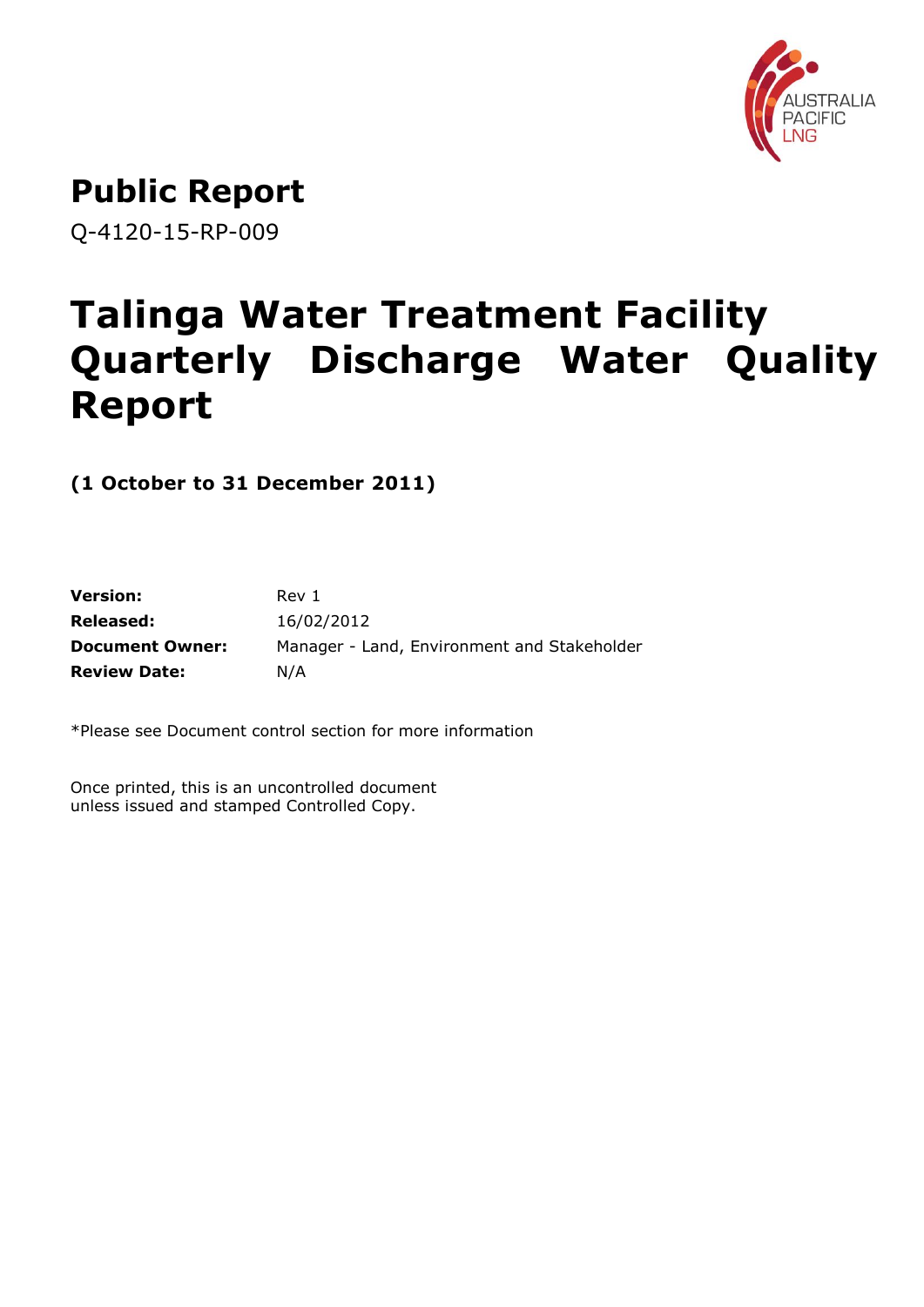### **Contents**



### **[Attachment 1: Summary of Weekly Treated CSG Water Quality Monitoring](#page-8-0)**

|                                     | 9  |
|-------------------------------------|----|
| Data Summary                        | 16 |
| <b>Glossary</b>                     | 17 |
| <b>ABBREVIATIONS &amp; ACRONYMS</b> | 18 |
| <b>Document control</b>             | 19 |
|                                     |    |

Controlled Q-4120-15-RP-009 Released on 14/02/2012 - Rev 1

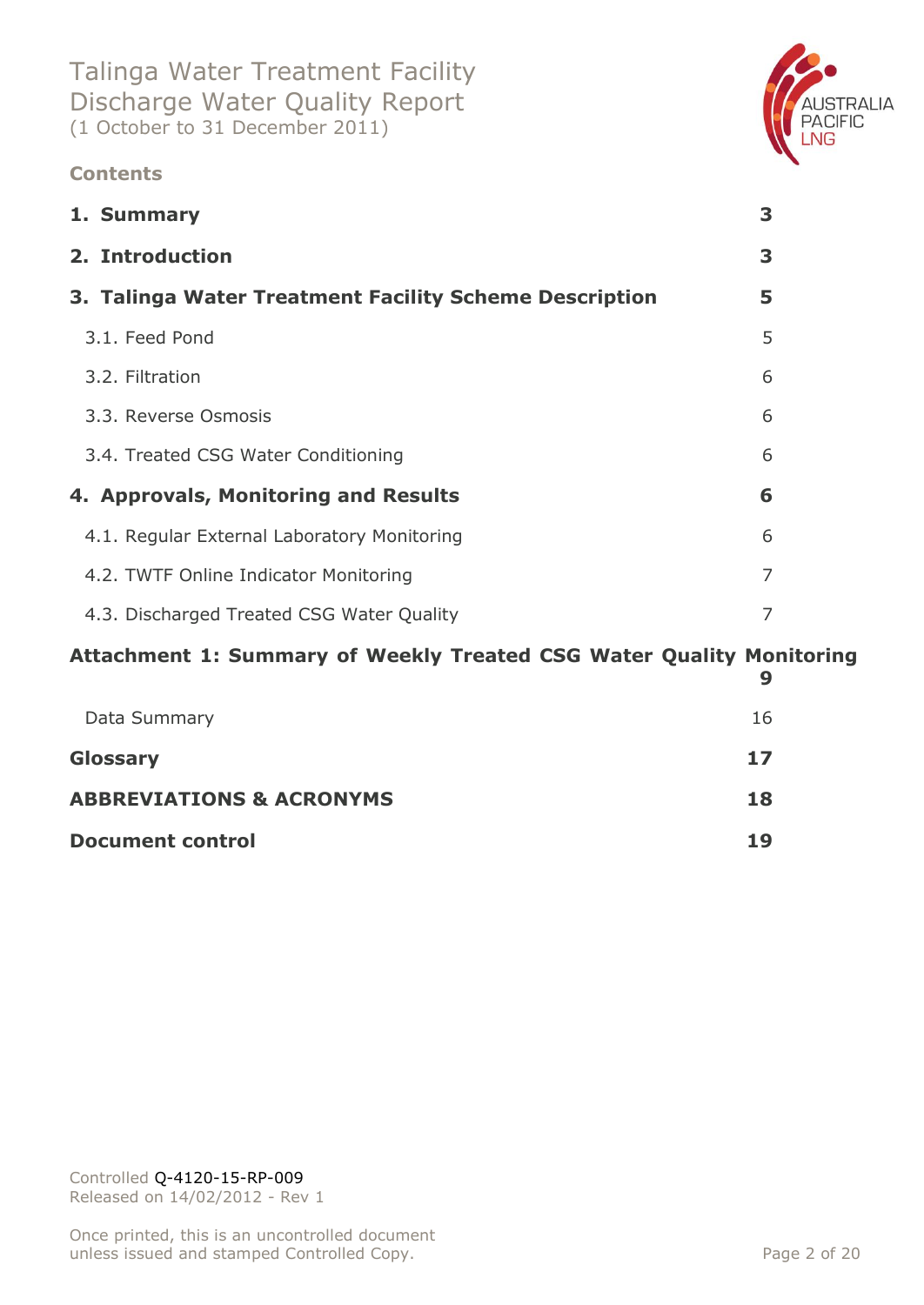

### <span id="page-2-0"></span>**1. Summary**

Australia Pacific LNG is a joint venture between Origin, ConocoPhillips and Sinopec, to deliver a coal seam gas (CSG) to Liquefied Natural Gas (LNG) project which will deliver gas to domestic and overseas markets.

Australia Pacific LNG is the leading CSG producer in Queensland, supplying more than 40% of the State's domestic gas requirements.

The Talinga Water Treatment Facility (TWTF) has been designed using the best available technology to treat water produced as part of the gas extraction process so that it can be put to a number of beneficial uses such as construction water use and on-site use. Treated CSG water is also discharged to the Condamine River, which is a source of public drinking water.

This report presents a summary of the water quality monitoring results obtained during the fourth quarter of Year 2011 and demonstrates that the TWTF consistently and reliably treats CSG water to a standard which is safe for discharge into a source of public drinking water.

### <span id="page-2-1"></span>**2. Introduction**

CSG production relies on the removal of water from the coal seams allowing gas to flow so that it can be readily extracted. The removed water is referred to as CSG water.

CSG water is brackish and alkaline in nature with very few applications for direct use. CSG water can be put to beneficial reuse after treatment through a reverse osmosis process.

The TWTF is one of Australia Pacific LNG's major installations where CSG water is treated. The TWTF uses the best available technologies to treat the water to a high standard.

Once treated, the CSG water is used onsite for Australia Pacific LNG's business activities including for drinking and domestic purposes, operations process water and construction activities. This reduces Australia Pacific LNG's reliance on other water resources.

The treated CSG water is also discharged to the Condamine River where it contributes to the base flows. The Condamine River is an essential resource to local communities and landowners in the region. It is the principal drinking water supply for the Condamine Township (located approximately forty seven kilometres downstream of the TWTF discharge location) as well being used for agricultural irrigation and to support local industries. Protecting its existing quality and condition is therefore vital to ensure its long term sustainable use.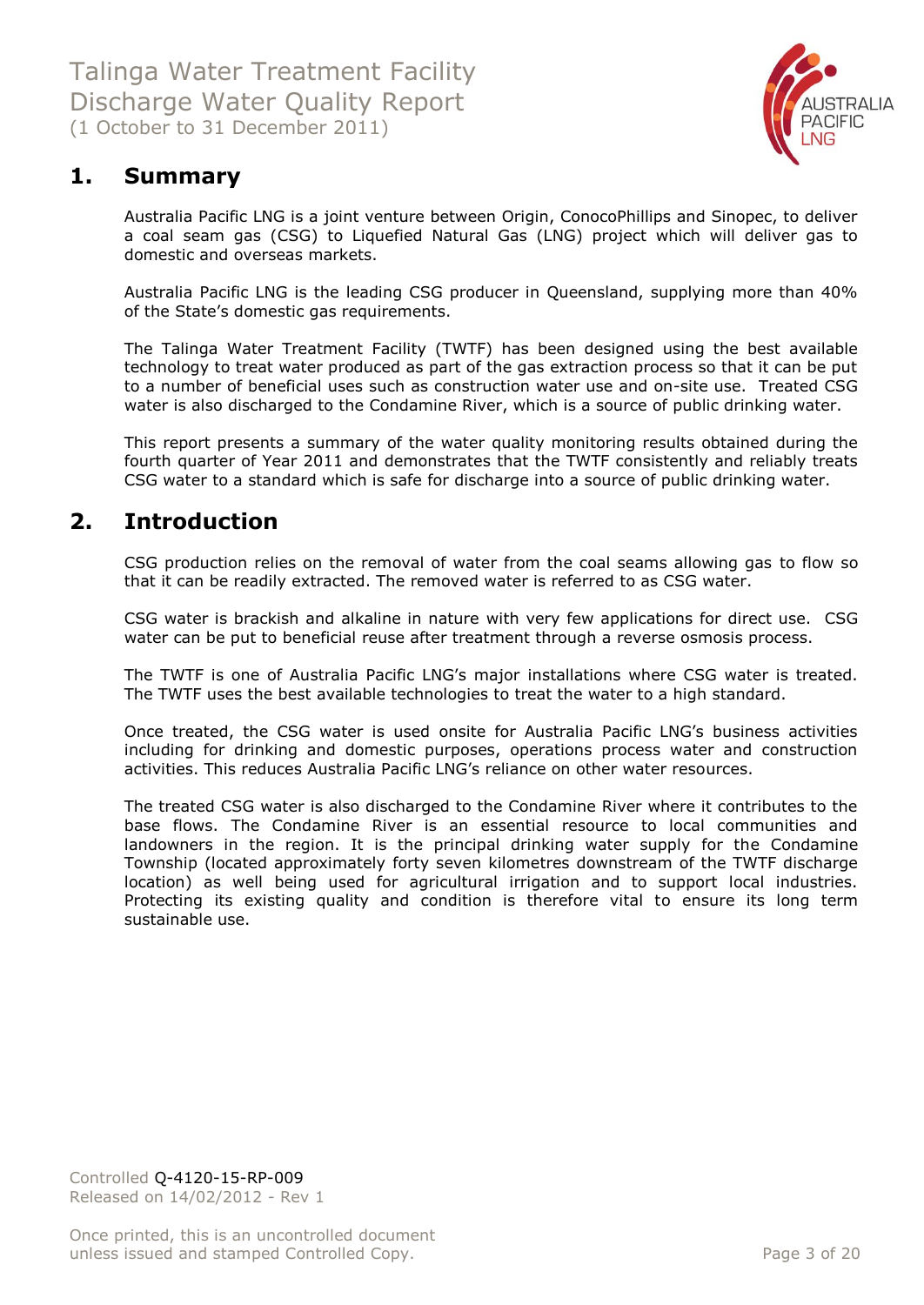



#### **Figure 1 - TWTF Discharge Location**

To ensure the safety and reliability of the treated CSG water entering the River, Australia Pacific LNG is engaged in a comprehensive ongoing monitoring program of water quality sampling, testing and reporting. This report summarises the results of that monitoring conducted during the fourth quarter (i.e. from 1 October to 31 December) Year 2011.

In presenting this information Australia Pacific LNG honours its commitment to providing transparency and ensuring the community, landowners and other key stakeholders have confidence that the treated CSG water can be safely discharged into a source of drinking water.

This is the third report that publishes information on TWTF's treated CSG water quality. Quarterly reporting will continue throughout the Facility's operational life while it is discharging water into a source of drinking water.

All the reporting is publicly available and can be viewed and downloaded from the Australia Pacific LNG website at [www.aplng.com.au.](http://www.aplng.com.au/) Any enquiries relating to this report should be made to toll free number 1800 526 369.

Alternatively, general enquires can be made by email [\(contact@aplng.com.au\)](mailto:contact@aplng.com.au) or mail to Australia Pacific LNG Pty Limited, GPO Box 148, Brisbane, QLD, 4001.

Controlled Q-4120-15-RP-009 Released on 14/02/2012 - Rev 1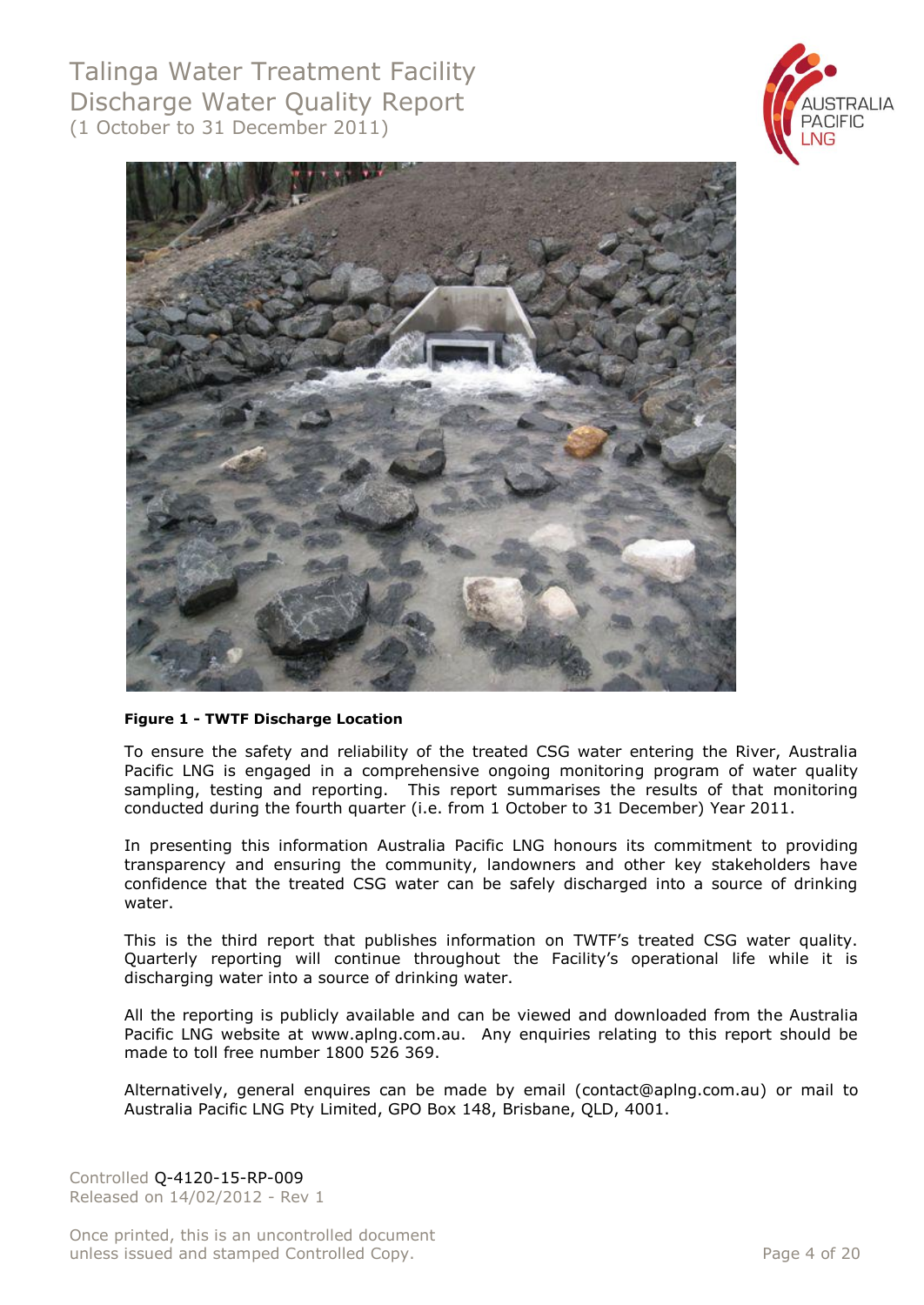

### <span id="page-4-0"></span>**3. Talinga Water Treatment Facility Scheme Description**

The TWTF uses a series of water screening, filtration and reverse osmosis processes to remove impurities from the CSG water to ensure its safety and reliability for supply into a drinking water source and beneficial uses. The key treatment processes include:

- Feed pond;
- Filtration;
- Reverse osmosis; and
- Treated CSG water conditioning.



**Figure 2 - TWTF Process Schematic**

### <span id="page-4-1"></span>**3.1. Feed Pond**

Untreated CSG water gathered from the gas field is temporarily stored in a feed pond prior to its treatment by the TWTF. The feed pond holds the CSG water for approximately one to two weeks. This allows the settlement of coarse suspended sediments and provides opportunity for the CSG water to aerate and oxygenate.

Controlled Q-4120-15-RP-009 Released on 14/02/2012 - Rev 1

Once printed, this is an uncontrolled document unless issued and stamped Controlled Copy. The extendion of the Page 5 of 20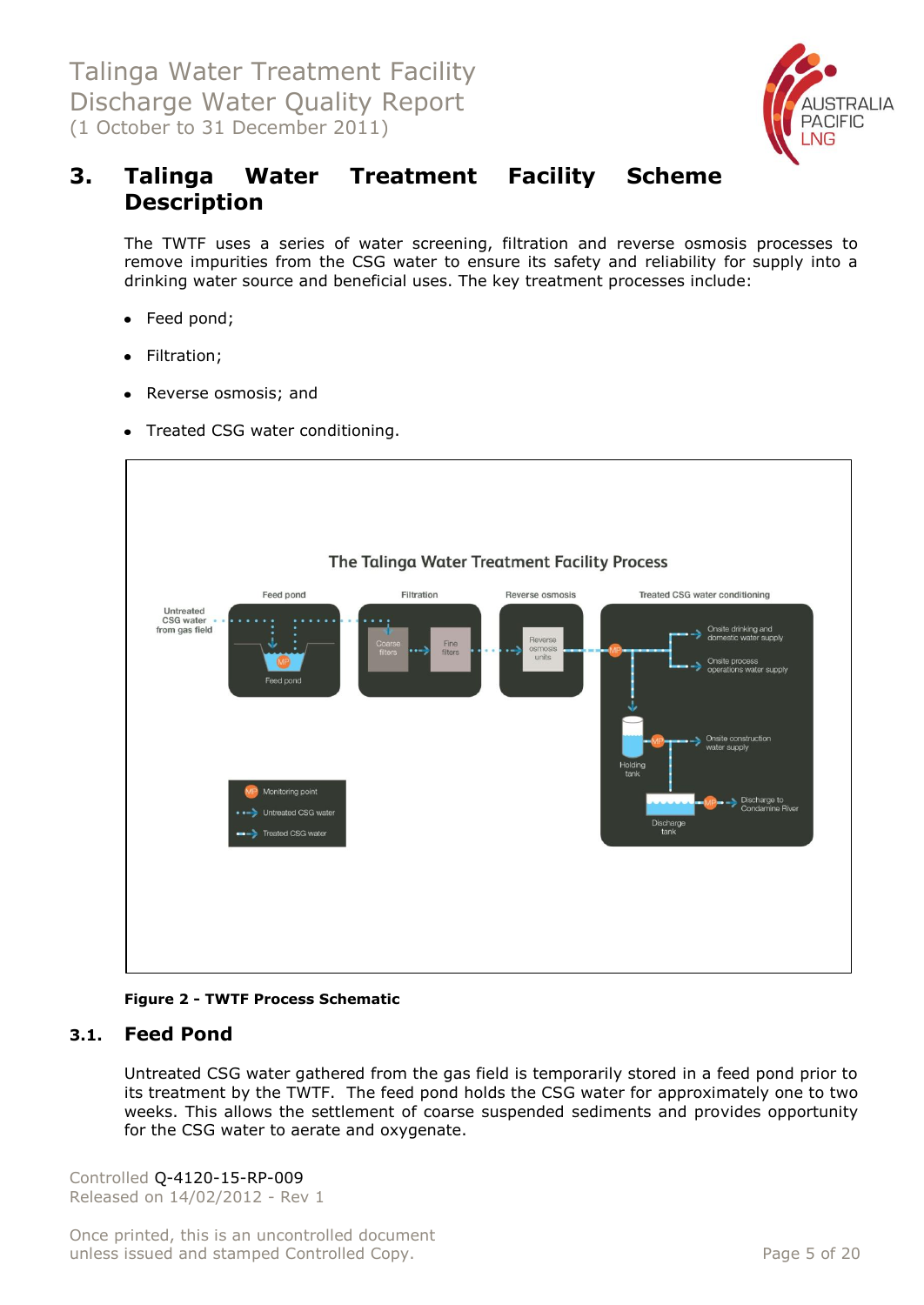

### <span id="page-5-0"></span>**3.2. Filtration**

The CSG water is then passed through a coarse filter and then a fine filter to remove any particles or suspended sediments that have not settled within the feed pond. A disinfectant commonly used in domestic water treatment facilities is also added prior to the filtration process to protect the treatment system and membranes used in the following reverse osmosis process.

#### <span id="page-5-1"></span>**3.3. Reverse Osmosis**

Reverse osmosis involves passing the CSG water through fine membranes at high pressure. This removes most of the dissolved salts and other trace elements.

At this point the water is either transferred to a holding tank, where it is held prior to discharge or piped for use onsite.

### <span id="page-5-2"></span>**3.4. Treated CSG Water Conditioning**

Prior to entering the holding tank, the pH of the treated CSG water is adjusted to ensure its suitability for use and the disinfectant added during the filtration process is removed.

Where the treated CSG water is discharged to the Condamine River, calcium and magnesium salts are added. This conditioning is undertaken to ensure a minimum level of these elements are present in the Condamine River to protect the environment. These natural salts are normally present at much higher concentrations in river waters and municipal drinking water supplies.

### <span id="page-5-3"></span>**4. Approvals, Monitoring and Results**

In order to discharge to the Condamine River, Australia Pacific LNG gained approval from the Queensland Government's Department of Environment and Resource Management (DERM). The approval was granted under two separate pieces of the Queensland legislation; the Environmental Protection Act (1994) and the Water Supply (Safety and Reliability) Act 2008.

The approved water scheme in operation at Talinga has been prescribed in the Water Supply (Safety and Reliability) Regulation 2011, to be an Interim Recycled Water Management Plan (RWMP). This RWMP outlines an extensive level of water quality monitoring and reporting requirements, designed to ensure the protection of public health.

On the 15 of December 2011, Australia Pacific LNG received approval to amend the interim RWMP to reduce the monitoring frequency of a number of parameters not associated with treated CSG water. The results collected under this amended RWMP will be included in all subsequent Quarterly Water Quality Monitoring Reports (Quarter 1 2012 onwards).

### <span id="page-5-4"></span>**4.1. Regular External Laboratory Monitoring**

The CSG water and treated CSG water is regularly sampled and sent to an independent laboratory for testing. The sampling takes place at three monitoring locations:

#### • at the feed pond;

Controlled Q-4120-15-RP-009 Released on 14/02/2012 - Rev 1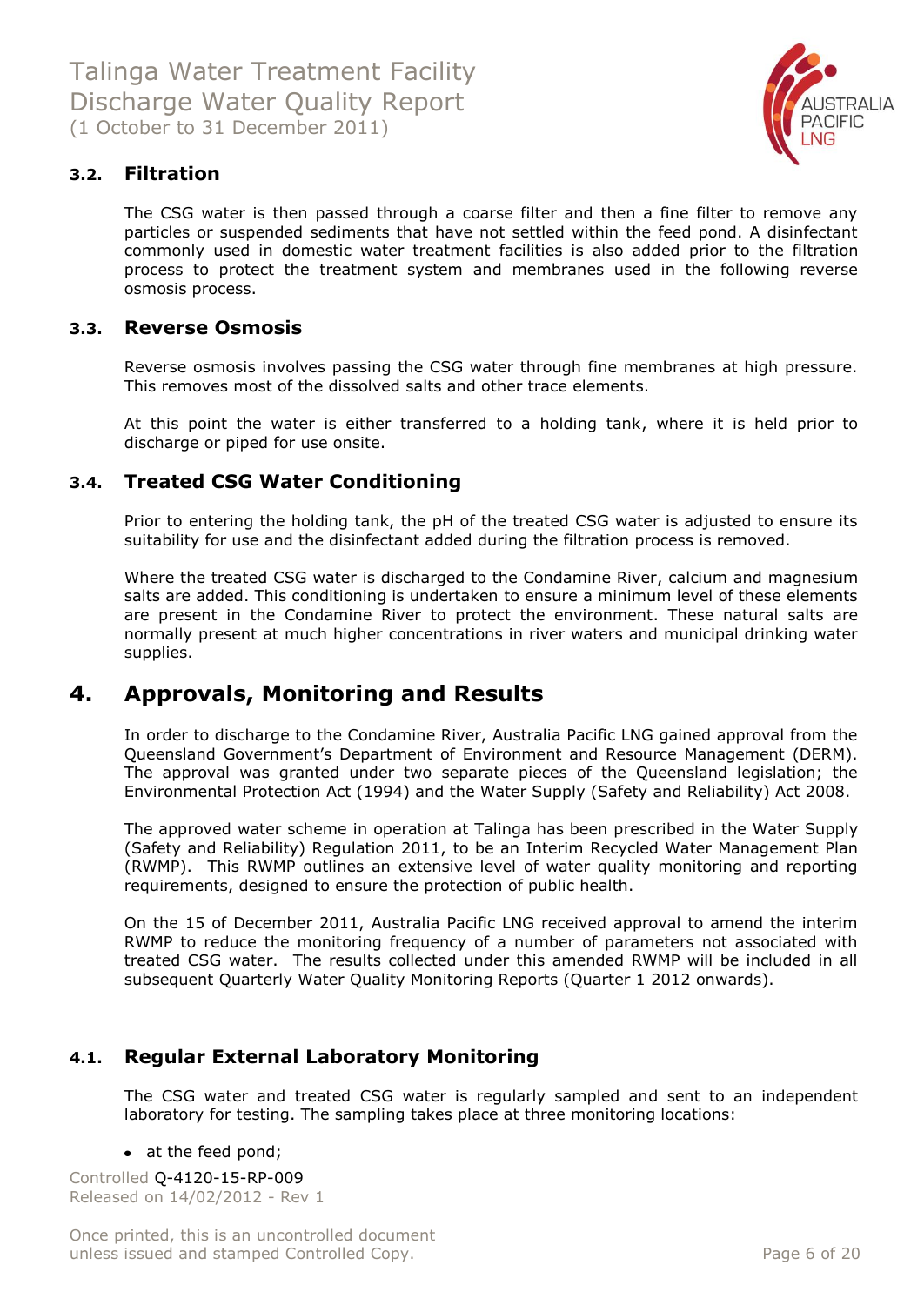

- on exit from the holding tank; and
- within the discharge tank prior to the release of the treated CSG water to the Condamine River.

The samples are tested for a comprehensive range of parameters (as shown in Attachment 1 provided at the end of this report).

This water quality monitoring is undertaken using an industry-wide protocol developed by Standards Australia and DERM. Following these standards ensures the water samples are correctly obtained, stored and transported to allow accurate and representative testing in the laboratory.

The water is tested at the Queensland Health Forensic and Scientific Services laboratory. This laboratory is independent to Australia Pacific LNG's operations and is National Association of Testing Authorities (NATA) accredited.

*"NATA is the authority that provides independent assurance of technical competence through a proven network of best practice industry experts for customers who require confidence in the delivery of their products and services"* – NATA website.

### <span id="page-6-0"></span>**4.2. TWTF Online Indicator Monitoring**

It is not possible to continually test all of the parameters that are externally monitored. Water quality indicators, such as pH, turbidity, conductivity, dissolved oxygen and total chlorine are monitored by an online monitoring system to provide a real time overview of the performance and integrity of the treatment process within the facility.

Should any of these indicators vary from their expected ranges, the onsite use and discharge of water to the Condamine River is suspended immediately. No discharge occurs until further investigation, monitoring and corrections are made to ensure the final water quality is safe. This process ensures the quality of water from the TWTF is maintained at the highest level possible.

### <span id="page-6-1"></span>**4.3. Discharged Treated CSG Water Quality**

During the fourth quarter of Year 2011 the treated CSG water met all the discharge water quality limits set by DERM prior to its discharge to the Condamine River.

The summary table below presents only the results of parameters that were detected at any point during the fourth quarter of Year 2011. Those parameters that were detected are notably less than the discharge water quality limits, indicating the TWTF complied with its discharge limits during the reporting period.

A complete summary of the monitoring data is provided in Attachment 1 of this report along with a glossary of the parameters analysed.

Controlled Q-4120-15-RP-009 Released on 14/02/2012 - Rev 1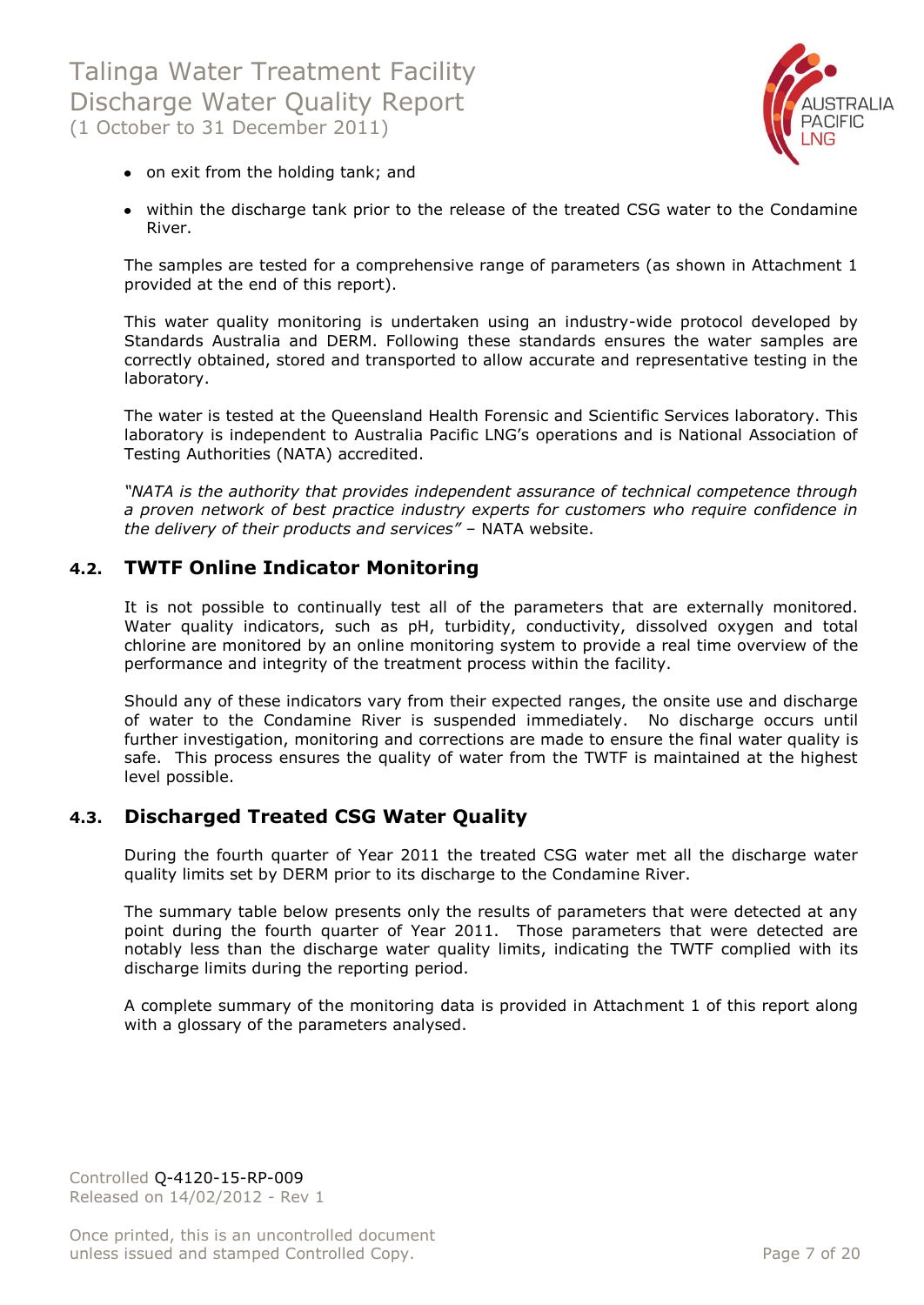

#### **Table 1 - Summary of Maximum Detected Monitoring Results for Treated CSG Water during the Fourth Quarter Year 2011**

| Parameter                           |                                        | Compliance<br>with Water<br><b>Quality Limit</b> | <b>Water Quality</b><br>Limit | Unit      | <b>Maximum Detected</b><br><b>Concentration for</b><br><b>Treated CSG Water</b> |
|-------------------------------------|----------------------------------------|--------------------------------------------------|-------------------------------|-----------|---------------------------------------------------------------------------------|
| <b>BTEX</b>                         | All Tested Parameters                  | 100%                                             | Various                       | µg/L      | <b>ND</b>                                                                       |
| <b>Chlorinated Hydrocarbons</b>     | All Tested Parameters                  | 100%                                             | Various                       | $\mu$ g/L | <b>ND</b>                                                                       |
| <b>Disinfection By-products</b>     | <b>All Tested Parameters</b>           | 100%                                             | Various                       | µg/L      | <b>ND</b>                                                                       |
| <b>Endocrine-Disrupting</b>         | <b>Bisphenol A</b>                     | 100%                                             | 200                           | µg/L      | 0.52                                                                            |
| <b>Chemicals and Hormones</b>       | Nonylphenol                            |                                                  | 500                           | $\mu$ g/L | <b>ND</b>                                                                       |
| <b>Haloacetic Acids</b>             | All Tested Parameters                  | 100%                                             | Various                       | $\mu$ g/L | <b>ND</b>                                                                       |
|                                     | Ammonia as N                           |                                                  | 500                           | µg/L      | 480                                                                             |
| <b>Inorganic Compounds</b>          | <b>Bromide</b>                         | 100%                                             | 7000                          | $\mu$ g/L | 180                                                                             |
|                                     | Fluoride                               |                                                  | 1500                          | µg/L      | 260                                                                             |
|                                     | Sulphate                               |                                                  | 500000                        | µg/L      | 9400                                                                            |
|                                     | Aluminium                              |                                                  | 200                           | µg/L      | $\overline{7}$                                                                  |
|                                     | Barium                                 |                                                  | 700                           | µg/L      | 20                                                                              |
|                                     | Boron                                  |                                                  | 4000                          | µg/L      | 840                                                                             |
|                                     | Cadmium                                |                                                  | $\overline{2}$                | $\mu$ g/L | 0.2                                                                             |
|                                     | Chromium VI                            |                                                  | 50                            | µg/L      | 0.2                                                                             |
|                                     | Iron                                   |                                                  | 300                           | µg/L      | 8                                                                               |
| <b>Metals</b>                       | Lead                                   | 100%                                             | 10                            | $\mu$ g/L | 0.1                                                                             |
|                                     | Manganese                              |                                                  | 500                           | µg/L      | 0.6                                                                             |
|                                     | Mercury                                |                                                  | $\mathbf{1}$                  | $\mu$ g/L | $1*$                                                                            |
|                                     | Nickel                                 |                                                  | 20                            | $\mu$ g/L | 0.1                                                                             |
|                                     | Strontium                              |                                                  | 4000                          | µg/L      | 33                                                                              |
|                                     | Zinc                                   |                                                  | 3000                          | µg/L      | $\overline{2}$                                                                  |
| <b>Nitrosamines</b>                 | <b>All Tested Parameters</b>           | 100%                                             | Various                       | µg/L      | <b>ND</b>                                                                       |
| <b>Poly Aromatic Hydrocarbons</b>   | <b>All Tested Parameters</b>           | 100%                                             | Various                       | µg/L      | <b>ND</b>                                                                       |
| <b>Total Petroleum Hydrocarbons</b> | <b>Total Petroleum</b><br>Hydrocarbons | 100%                                             | 200                           | $\mu$ g/L | 77                                                                              |
|                                     | Bromodichloromethane                   |                                                  | 6                             | µg/L      | <b>ND</b>                                                                       |
| <b>Trihalomethanes</b>              | Bromoform                              | 100%                                             | 100                           | µg/L      | $1*$                                                                            |
|                                     | Dibromochloromethane                   |                                                  | 100                           | µg/L      | <b>ND</b>                                                                       |
|                                     | Chloroform                             |                                                  | 200                           | μg/L      | $\overline{7}$                                                                  |
|                                     | Alpha Emitters                         |                                                  | $0.5\,$                       | Bql-1     | <b>ND</b>                                                                       |
| <b>Radiological Products</b>        | <b>Beta Emitters</b>                   | 100%                                             | $0.5\,$                       | $BqI-1$   | 0.19                                                                            |
|                                     | Radon                                  |                                                  | 0.5                           | Bql-1     | 0.1                                                                             |

#### **Notes:**

ND – Not detected by Laboratory.

\* Detected on one occasion during the fourth quarter of Year 2011.

Controlled Q-4120-15-RP-009 Released on 14/02/2012 - Rev 1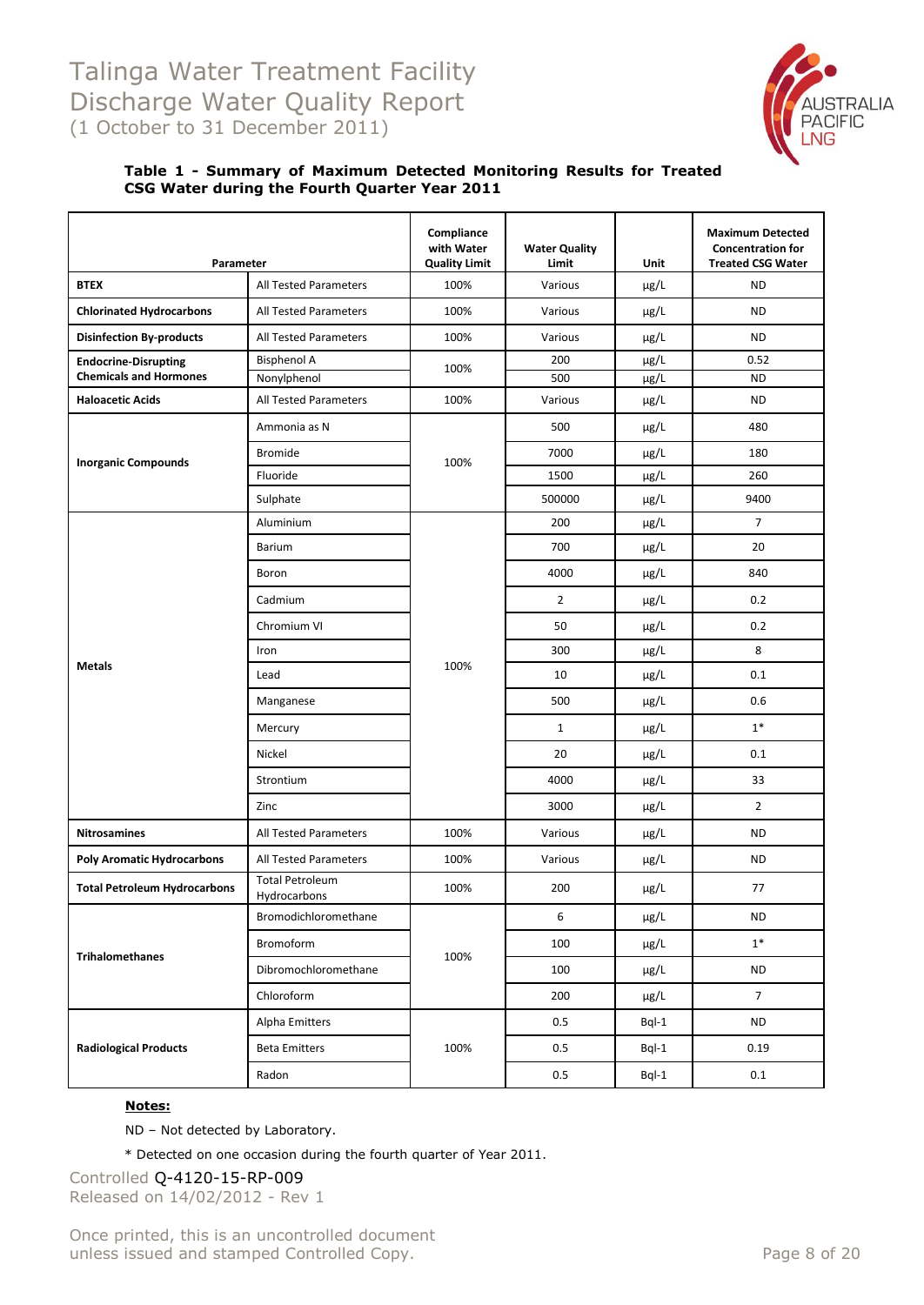

## <span id="page-8-0"></span>**Attachment 1: Summary of Weekly Treated CSG Water Quality Monitoring**

The following section presents a full summary of the weekly monitoring undertaken on the treated CSG water discharged to the Condamine River. The results cover the fourth quarter of Year 2011, from 1 October 2011 to 31 December 2011. The monitoring results have been summarised to show the following:

**Parameter** – This lists the public health water quality parameters tested at the point of discharge. An explanation of the parameters is provided in the Glossary.

**Water Quality Limit** – This shows the limits set by DERM.

**Unit** -This shows the corresponding parameter unit of measurement. It is presented in micro-grams (µg)) per litre (L) unless otherwise stated. This unit can also be represented as 'parts per billion' (ppb). Exceptions to this are listed in the reporting tables.

**Monitoring Results** – For any sample where the laboratory detected the presence of one of the test parameters on one or more occasion, the minimum, maximum and average (mean) concentration is reported. Also shown is the concentration below which 95% of the monitoring results fall. This is represented as the  $95<sup>th</sup>$  percentile and allows any anomalies and outlying high results to be removed.

**Sampling Results** – For reasons explained below the results table, there are instances where sampling was not conducted on several of the weeks within the reporting period. For this reason, the total number of reporting weeks is shown, along with the number of samples taken, the number of samples analysed and the number of sample results pending.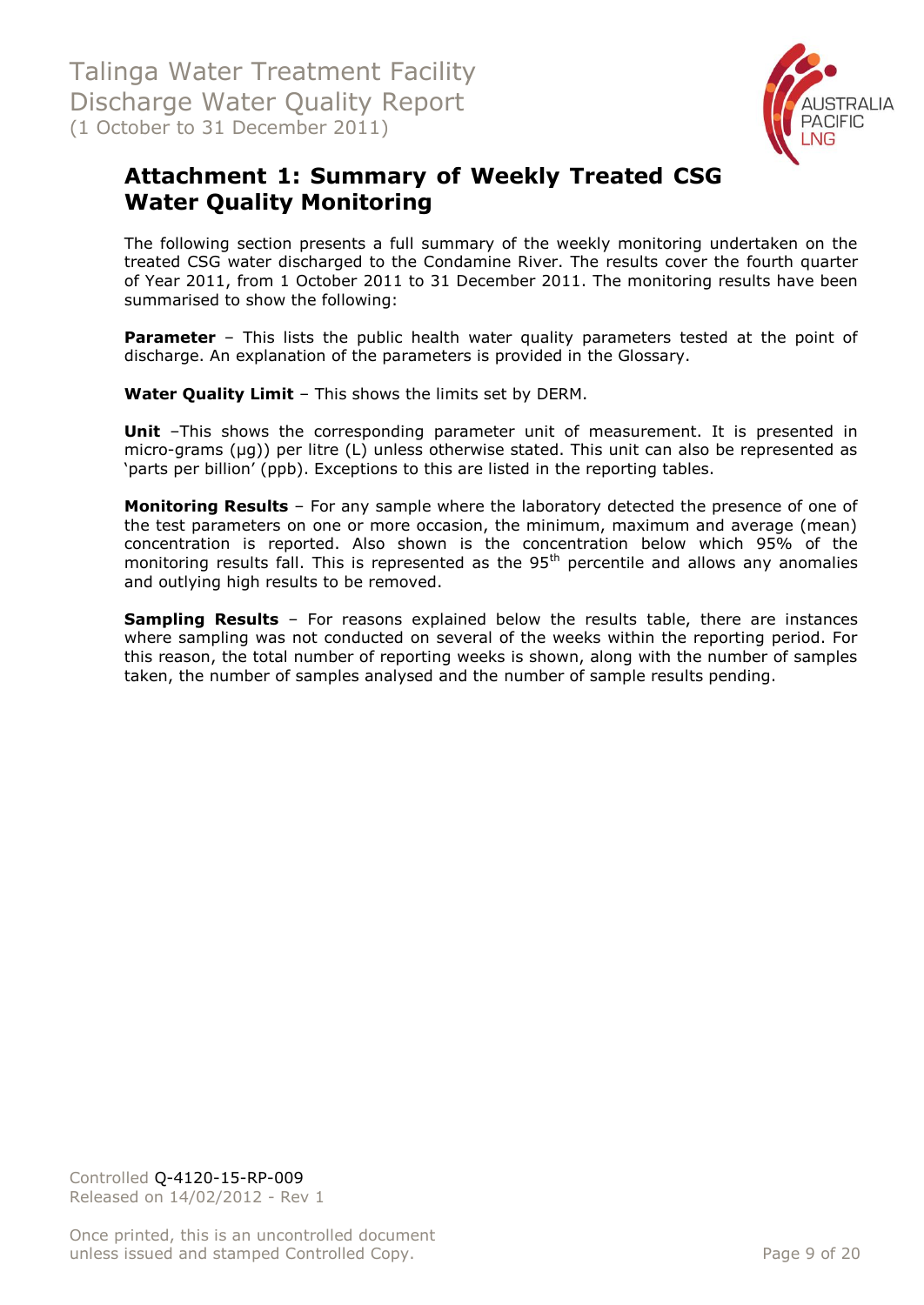

(1 October to 30 December 2011)

|                                     |                                 |                      |                     |           |                                   | Monitoring Results for the Reporting Period |                                |                      |                                          |                    |                                  | Sampling Results for the Reporting Period           |                           |
|-------------------------------------|---------------------------------|----------------------|---------------------|-----------|-----------------------------------|---------------------------------------------|--------------------------------|----------------------|------------------------------------------|--------------------|----------------------------------|-----------------------------------------------------|---------------------------|
|                                     | Parameter                       | Disinfectant product | Water Quality Limit | Units     | Minimum Detected<br>Concentration | Maximum Detected<br>Concentration           | Mean Detected<br>Concentration | ပိုင်္<br>Percentile | Parameter<br>Number of Times<br>Detected | Total Number Weeks | Total Number of<br>Samples Taken | Samples Analysed and<br>Total Number of<br>Reported | Sample Results<br>Pending |
|                                     | Benzene                         |                      | $\mathbf{1}$        | µg/L      | <b>ND</b>                         |                                             |                                |                      | 0                                        | 13                 | 11                               | 11                                                  | 0                         |
| <b>BTEX</b>                         | Toluene                         |                      | 800                 | µg/L      | <b>ND</b>                         |                                             |                                |                      | 0                                        | 13                 | 11                               | 11                                                  | 0                         |
|                                     | Ethylbenzene                    |                      | 300                 | $\mu$ g/L | <b>ND</b>                         |                                             |                                | 0                    | 13                                       | 11                 | 11                               | 0                                                   |                           |
|                                     | Xylene Total                    |                      | 600                 | μg/L      | <b>ND</b>                         |                                             |                                | 0                    | 13                                       | 11                 | 11                               | 0                                                   |                           |
|                                     | 1,1-dichloroethene              | $\ast$               | 30                  | µg/L      | <b>ND</b>                         |                                             |                                |                      | 0                                        | 13                 | 11                               | 11                                                  | 0                         |
|                                     | 1,2-dichlorobenzene             | $\ast$               | 1500                | μg/L      |                                   | <b>ND</b>                                   |                                |                      | 0                                        | 13                 | 11                               | 11                                                  | 0                         |
|                                     | 1,2-dichloroethane              | $\ast$               | 3                   | μg/L      |                                   | <b>ND</b>                                   |                                |                      | 0                                        | 13                 | 11                               | 11                                                  | $\mathbf 0$               |
| Chlorinated                         | 1,4-dichlorobenzene             | $\ast$               | 40                  | µg/L      |                                   | <b>ND</b>                                   |                                |                      | 0                                        | 13                 | 11                               | 11                                                  | 0                         |
| Hydrocarbons                        | Bromochloromethane              | $\ast$               | 40                  | µg/L      |                                   | <b>ND</b>                                   |                                |                      | 0                                        | 13                 | 11                               | 11                                                  | 0                         |
|                                     | Chlorobenzene                   | $\ast$               | 300                 | µg/L      |                                   | <b>ND</b>                                   |                                | 0                    | 13                                       | 11                 | 11                               | $\mathbf 0$                                         |                           |
|                                     | cis-1,2-dichloroethene          |                      | 60                  | µg/L      |                                   | <b>ND</b>                                   |                                | 0                    | 13                                       | 11                 | 11                               | 0                                                   |                           |
|                                     | trans- $1,2-$<br>dichloroethene |                      | 60                  | μg/L      | $\sf ND$                          |                                             | 0                              | 13                   | 11                                       | 11                 | 0                                |                                                     |                           |
| <b>Disinfection By-</b><br>products | Bromochloroacetonitrile         | $\ast$               | 0.7                 | µg/L      |                                   | <b>ND</b>                                   |                                |                      | 0                                        | 13                 | 11                               | 11                                                  | 0                         |

Controlled Q-4120-15-RP-009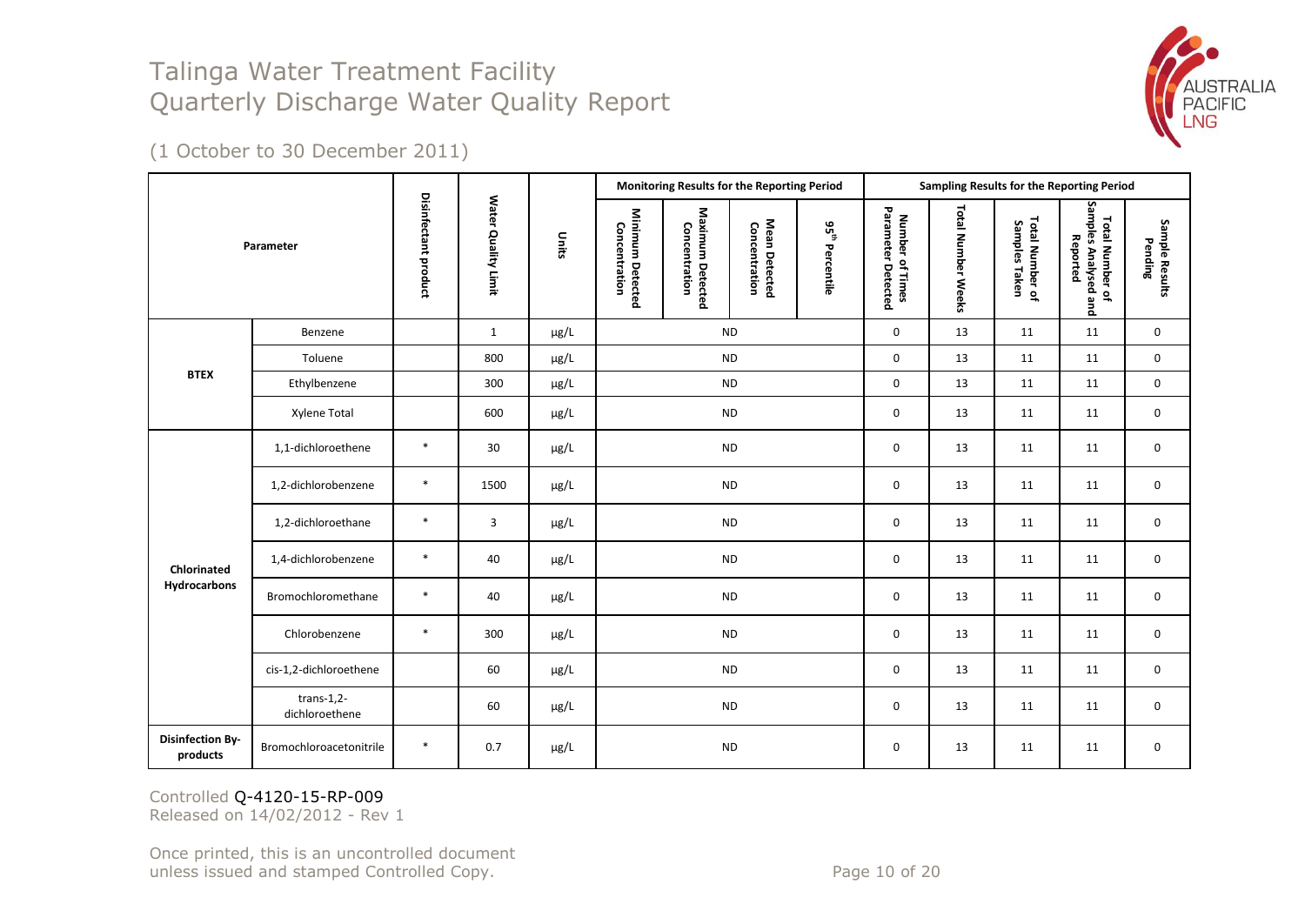

(1 October to 30 December 2011)

|                                         |                        |                      |                     |           |                                   |                                   | Monitoring Results for the Reporting Period |                  |                                       |                    |                                  | Sampling Results for the Reporting Period           |                           |
|-----------------------------------------|------------------------|----------------------|---------------------|-----------|-----------------------------------|-----------------------------------|---------------------------------------------|------------------|---------------------------------------|--------------------|----------------------------------|-----------------------------------------------------|---------------------------|
|                                         | Parameter              | Disinfectant product | Water Quality Limit | Units     | Minimum Detected<br>Concentration | Maximum Detected<br>Concentration | Mean Detected<br>Concentration              | ងូ<br>Percentile | Number of Times<br>Parameter Detected | Total Number Weeks | Total Number of<br>Samples Taken | Samples Analysed and<br>Total Number of<br>Reported | Sample Results<br>Pending |
|                                         | Dichloroacetonitrile   | $\ast$               | $\overline{2}$      | $\mu$ g/L | <b>ND</b>                         |                                   |                                             |                  | $\pmb{0}$                             | 13                 | 11                               | 11                                                  | $\mathbf 0$               |
| Endocrine-<br><b>Disrupting</b>         | Nonylphenol            |                      | 500                 | µg/L      | <b>ND</b>                         |                                   |                                             |                  | 0                                     | 13                 | 11                               | 11                                                  | 0                         |
| <b>Chemicals and</b><br><b>Hormones</b> | <b>Bisphenol A</b>     |                      | 200                 | µg/L      | 0.054                             | 0.52                              | 0.268                                       | 0.491            | 3                                     | 13                 | 11                               | 11                                                  | $\mathbf 0$               |
|                                         | Bromochloroacetic acid | $\ast$               | 0.014               | µg/L      |                                   |                                   | <b>ND</b>                                   |                  | 0                                     | 13                 | 11                               | 11                                                  | $\mathbf 0$               |
|                                         | Chloroacetic acid      | $\ast$               | 150                 | µg/L      |                                   |                                   | <b>ND</b>                                   |                  | 0                                     | 13                 | 11                               | 11                                                  | $\mathbf 0$               |
| <b>Haloacetic Acids</b>                 | Dibromoacetic acid     | $\ast$               | 0.014               | µg/L      |                                   |                                   | <b>ND</b>                                   |                  | 0                                     | 13                 | 11                               | 11                                                  | $\mathbf 0$               |
|                                         | Dichloroacetic acid    | $\ast$               | 100                 | µg/L      |                                   |                                   | <b>ND</b>                                   |                  | $\pmb{0}$                             | 13                 | 11                               | 11                                                  | $\mathbf 0$               |
|                                         | Trichloroacetic acid   | $\ast$               | 100                 | µg/L      |                                   |                                   | <b>ND</b>                                   |                  | $\pmb{0}$                             | 13                 | 11                               | 11                                                  | $\mathbf 0$               |
|                                         | Ammonia as N           |                      | 500                 | µg/L      | 110                               | 480                               | 330                                         | 460              | 11                                    | 13                 | 11                               | 11                                                  | 0                         |
|                                         | <b>Bromate</b>         |                      | 20                  | µg/L      |                                   |                                   | <b>ND</b>                                   |                  | 0                                     | 13                 | 11                               | 11                                                  | $\mathbf 0$               |
| Inorganic                               | Bromide                |                      | 7000                | µg/L      | 120                               | 180                               | 140                                         | 175              | 11                                    | 13                 | 11                               | 11                                                  | $\mathbf 0$               |
| <b>Compounds</b>                        | Bromine <sup>#</sup>   |                      | 7000                | µg/L      |                                   |                                   |                                             |                  | Can't exist in water                  |                    |                                  |                                                     |                           |
|                                         | Chlorate               |                      | 800                 | $\mu$ g/L |                                   |                                   | <b>ND</b>                                   |                  | 0                                     | 13                 | 11                               | 11                                                  | $\mathbf 0$               |
|                                         | Chlorine               | $\ast$               | 5000                | µg/L      |                                   |                                   | <b>ND</b>                                   |                  | 0                                     | 13                 | 11                               | 11                                                  | $\mathbf 0$               |

Controlled Q-4120-15-RP-009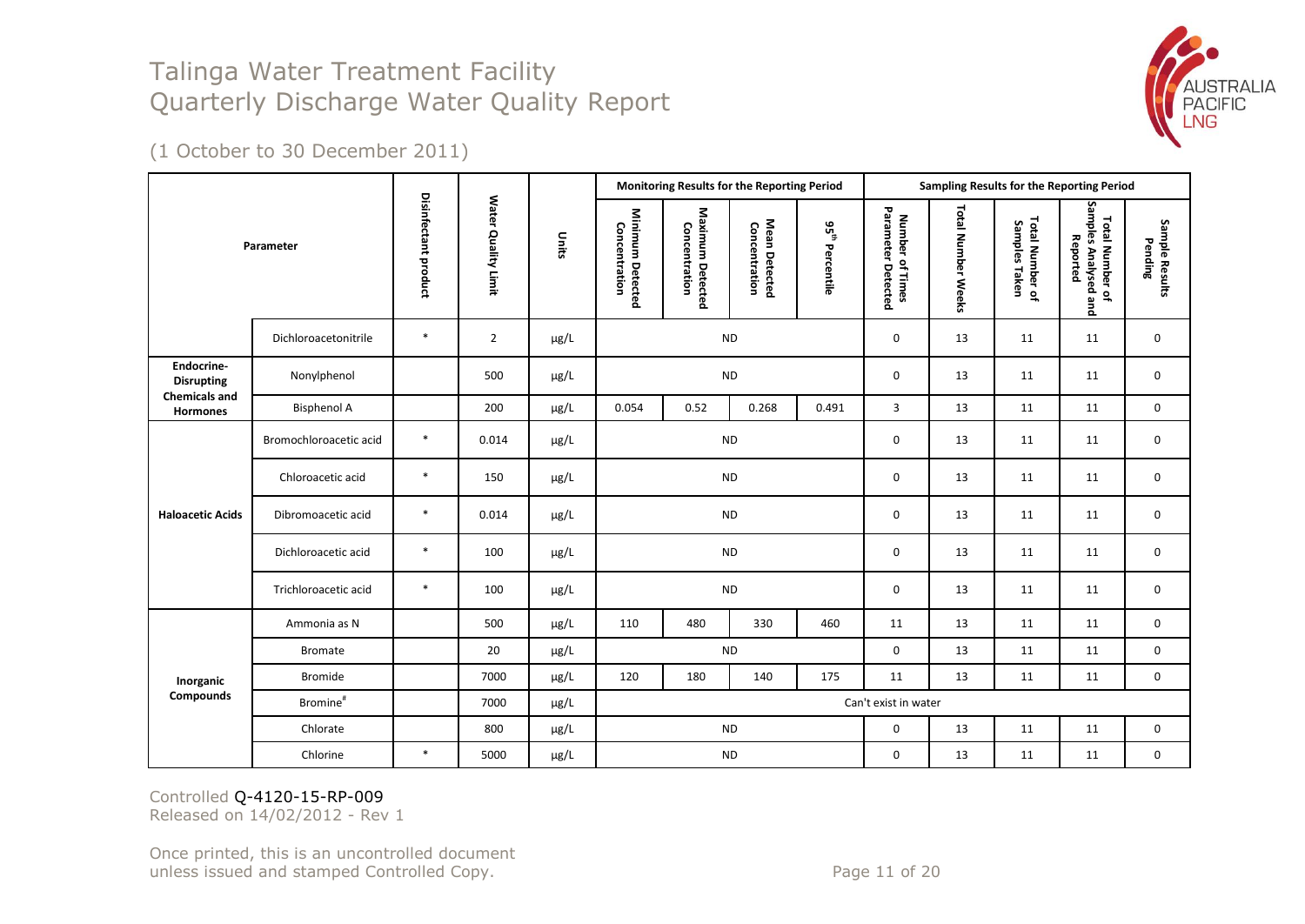

(1 October to 30 December 2011)

|               |                       |                      |                     |           |                                   |                                   | Monitoring Results for the Reporting Period |                                        |                                       |                    |                                  | Sampling Results for the Reporting Period           |                           |
|---------------|-----------------------|----------------------|---------------------|-----------|-----------------------------------|-----------------------------------|---------------------------------------------|----------------------------------------|---------------------------------------|--------------------|----------------------------------|-----------------------------------------------------|---------------------------|
|               | Parameter             | Disinfectant product | Water Quality Limit | Units     | Minimum Detected<br>Concentration | Maximum Detected<br>Concentration | Mean Detected<br>Concentration              | $\mathbf{g}^{\text{th}}$<br>Percentile | Number of Times<br>Parameter Detected | Total Number Weeks | Total Number of<br>Samples Taken | Samples Analysed and<br>Total Number of<br>Reported | Sample Results<br>Pending |
|               | Chlorite              | $\ast$               | 300                 | $\mu$ g/L |                                   |                                   | <b>ND</b>                                   |                                        | 0                                     | 13                 | 11                               | 11                                                  | 0                         |
|               | Cyanide Total         |                      | 80                  | µg/L      | <b>ND</b>                         |                                   |                                             |                                        | 0                                     | 13                 | 11                               | 11                                                  | 0                         |
|               | Fluoride              |                      | 1500                | $\mu$ g/L | 150                               | 260                               | 200                                         | 255                                    | 11                                    | 13                 | 11                               | 11                                                  | 0                         |
|               | Iodide                |                      | 100                 | µg/L      |                                   |                                   | <b>ND</b>                                   |                                        | 0                                     | 13                 | 11                               | 11                                                  | 0                         |
|               | lodine <sup>^</sup>   |                      | 60                  | $\mu$ g/L |                                   |                                   |                                             |                                        | Can't exist in water                  |                    |                                  |                                                     |                           |
|               | Monochloramine        | $\ast$               | 3000                | $\mu$ g/L |                                   |                                   | <b>ND</b>                                   |                                        | 0                                     | 13                 | 11                               | 11                                                  | 0                         |
|               | Nitrate (as NO3-)     |                      | 50000               | µg/L      |                                   |                                   | <b>ND</b>                                   |                                        | 0                                     | 13                 | 11                               | 11                                                  | 0                         |
|               | Nitrite (as N)        |                      | 3000                | $\mu$ g/L |                                   |                                   | <b>ND</b>                                   |                                        | 0                                     | 13                 | 11                               | 11                                                  | 0                         |
|               | Sulphate              |                      | 500000              | $\mu$ g/L | 1900                              | 9400                              | 7080                                        | 9265                                   | 10                                    | 13                 | 11                               | 11                                                  | $\mathbf 0$               |
|               | Aluminium             |                      | 200                 | $\mu$ g/L | 3                                 | $\overline{7}$                    | 4.6                                         | 6.6                                    | 5                                     | 13                 | 11                               | 11                                                  | $\mathbf 0$               |
|               | Antimony              |                      | 3                   | µg/L      |                                   |                                   | <b>ND</b>                                   |                                        | 0                                     | 13                 | 11                               | 11                                                  | 0                         |
|               | Arsenic               |                      | $\overline{7}$      | $\mu$ g/L |                                   |                                   | $\sf ND$                                    |                                        | 0                                     | 13                 | 11                               | 11                                                  | 0                         |
| <b>Metals</b> | Barium                |                      | 700                 | µg/L      | 0.8                               | 20                                | 8                                           | 18.5                                   | 11                                    | 13                 | 11                               | 11                                                  | 0                         |
|               | Boron                 |                      | 4000                | $\mu$ g/L | 660                               | 840                               | 750                                         | 835                                    | 11                                    | 13                 | 11                               | 11                                                  | 0                         |
|               | Cadmium               |                      | $\overline{2}$      | $\mu$ g/L | 0.1                               | 0.2                               | 0.15                                        | 0.195                                  | $\overline{2}$                        | 13                 | 11                               | 11                                                  | 0                         |
|               | Chromium (hexavalent) |                      | 50                  | $\mu$ g/L | 0.1                               | 0.2                               | 0.175                                       | 0.2                                    | 4                                     | 13                 | 11                               | 11                                                  | 0                         |

Controlled Q-4120-15-RP-009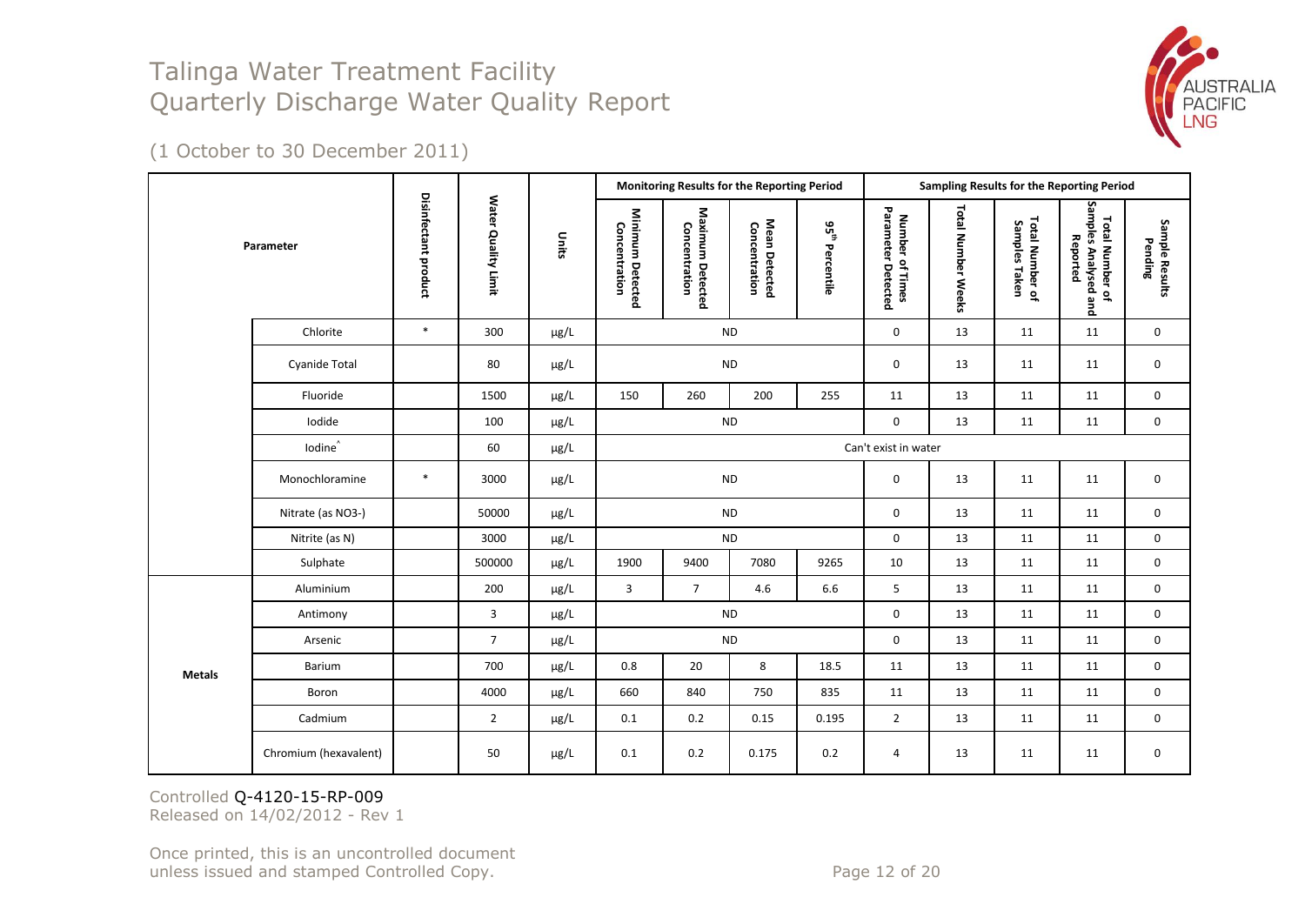

(1 October to 30 December 2011)

|  |            |                      |                     |           | Monitoring Results for the Reporting Period |                                   |                                |                             |                                       |                    | Sampling Results for the Reporting Period |                                                     |                           |
|--|------------|----------------------|---------------------|-----------|---------------------------------------------|-----------------------------------|--------------------------------|-----------------------------|---------------------------------------|--------------------|-------------------------------------------|-----------------------------------------------------|---------------------------|
|  | Parameter  | Disinfectant product | Water Quality Limit | Units     | Minimum Detected<br>Concentration           | Maximum Detected<br>Concentration | Mean Detected<br>Concentration | 95 <sup>th</sup> Percentile | Parameter Detected<br>Number of Times | Total Number Weeks | Total Number of<br>Samples Taken          | Samples Analysed and<br>Total Number of<br>Reported | Sample Results<br>Pending |
|  | Copper     |                      | 2000                | µg/L      | <b>ND</b>                                   |                                   |                                |                             | $\mathbf 0$                           | 13                 | 11                                        | 11                                                  | $\mathbf 0$               |
|  | Iron       |                      | 300                 | $\mu$ g/L | 6                                           | 8                                 | $\overline{7}$                 | 7.9                         | $\overline{2}$                        | 13                 | 11                                        | 11                                                  | $\mathbf 0$               |
|  | Lead       |                      | 10                  | µg/L      | 0.1                                         | 0.1                               | 0.1                            | 0.1                         | 3                                     | 13                 | 11                                        | 11                                                  | $\mathbf 0$               |
|  | Manganese  |                      | 500                 | $\mu$ g/L | 0.2                                         | 0.6                               | 0.31                           | 0.53                        | 8                                     | 13                 | 11                                        | 11                                                  | $\mathbf 0$               |
|  | Mercury    |                      | $\mathbf{1}$        | $\mu$ g/L | $\mathbf{1}$                                | $\mathbf{1}$                      | $\mathbf{1}$                   | 1                           | $\mathbf{1}$                          | 13                 | 11                                        | 11                                                  | $\mathbf 0$               |
|  | Molybdenum |                      | 50                  | $\mu$ g/L |                                             | <b>ND</b>                         |                                |                             | 0                                     | 13                 | 11                                        | 11                                                  | $\mathbf 0$               |
|  | Nickel     |                      | 20                  | $\mu$ g/L | 0.1                                         | 0.1                               | 0.1                            | 0.1                         | $\overline{2}$                        | 13                 | 11                                        | 11                                                  | $\mathbf 0$               |
|  | Selenium   |                      | 10                  | µg/L      |                                             | <b>ND</b>                         |                                |                             | $\mathbf 0$                           | 13                 | 11                                        | 11                                                  | $\mathbf 0$               |
|  | Silver     |                      | 100                 | $\mu$ g/L |                                             | $\sf ND$                          |                                |                             | $\mathbf 0$                           | 13                 | 11                                        | 11                                                  | $\mathbf 0$               |
|  | Strontium  |                      | 4000                | $\mu$ g/L | 1.8                                         | 33                                | 14                             | 30                          | 11                                    | 13                 | 11                                        | 11                                                  | $\mathbf 0$               |
|  | Thallium   |                      | Detection<br>limit  | µg/L      |                                             | <b>ND</b>                         |                                |                             | $\mathsf{O}\xspace$                   | 13                 | 11                                        | 11                                                  | $\mathbf 0$               |
|  | Titanium   |                      | Detection<br>limit  | $\mu$ g/L | <b>ND</b>                                   |                                   |                                | $\mathbf 0$                 | 13                                    | 11                 | 11                                        | $\mathbf 0$                                         |                           |
|  | Uranium    |                      | 20                  | µg/L      | <b>ND</b>                                   |                                   |                                | 0                           | 13                                    | 11                 | 11                                        | $\mathbf 0$                                         |                           |
|  | Vanadium   |                      | 50                  | $\mu$ g/L |                                             | <b>ND</b>                         |                                |                             | $\mathbf 0$                           | 13                 | 11                                        | 11                                                  | $\mathbf 0$               |
|  | Zinc       |                      | 3000                | $\mu$ g/L | $\mathbf{1}$                                | $\overline{2}$                    | $1.5\,$                        | $\overline{2}$              | 6                                     | 13                 | 11                                        | 11                                                  | 0                         |

Controlled Q-4120-15-RP-009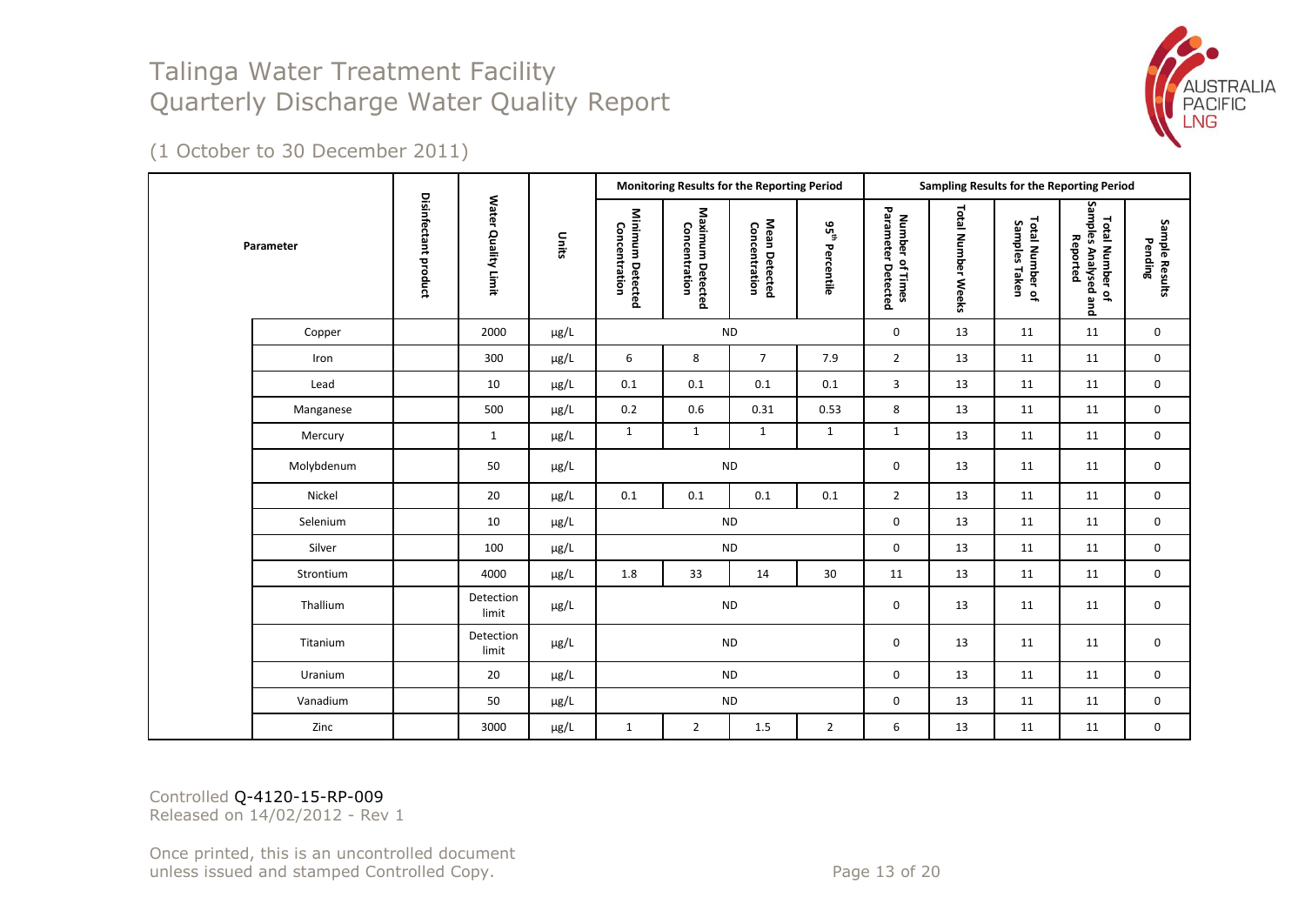

(1 October to 30 December 2011)

|                                      |                                        |                      |                     |           |                                   | Monitoring Results for the Reporting Period |                                |                             |                                       |                    | Sampling Results for the Reporting Period |                                                     |                           |
|--------------------------------------|----------------------------------------|----------------------|---------------------|-----------|-----------------------------------|---------------------------------------------|--------------------------------|-----------------------------|---------------------------------------|--------------------|-------------------------------------------|-----------------------------------------------------|---------------------------|
|                                      | Parameter                              | Disinfectant product | Water Quality Limit | Units     | Minimum Detected<br>Concentration | Maximum Detected<br>Concentration           | Mean Detected<br>Concentration | $95^{\rm th}$<br>Percentile | Number of Times<br>Parameter Detected | Total Number Weeks | Total Number of<br>Samples Taken          | Total Number of<br>Samples Analysed and<br>Reported | Sample Results<br>Pending |
|                                      | N-Nitrosodiethylamine<br>(NDEA)        | $\ast$               | 0.01                | $\mu$ g/L | <b>ND</b>                         |                                             |                                |                             | $\pmb{0}$                             | 13                 | 11                                        | 11                                                  | 0                         |
| <b>Nitrosamines</b>                  | $N-$<br>Nitrosodimethylamine<br>(NDMA) | $\ast$               | 0.01                | µg/L      | <b>ND</b>                         |                                             |                                | $\pmb{0}$                   | 13                                    | 11                 | 11                                        | 0                                                   |                           |
|                                      | 2,4,5-Trichlorophenol                  |                      | 350                 | μg/L      | <b>ND</b>                         |                                             |                                |                             | 0                                     | 13                 | 11                                        | 11                                                  | $\mathbf 0$               |
|                                      | 2,4,6-Trichlorophenol                  |                      | 20                  | μg/L      |                                   | <b>ND</b>                                   |                                |                             | 0                                     | 13                 | 11                                        | 11                                                  | 0                         |
|                                      | 2,4-Dichlorophenol                     | $\ast$               | 200                 | µg/L      |                                   | <b>ND</b>                                   |                                |                             | 0                                     | 13                 | 11                                        | 11                                                  | 0                         |
|                                      | 2-Chlorophenol                         | $\ast$               | 300                 | µg/L      |                                   | <b>ND</b>                                   |                                |                             | 0                                     | 13                 | 11                                        | 11                                                  | 0                         |
|                                      | 4-Methylphenol                         |                      | 600                 | µg/L      |                                   | <b>ND</b>                                   |                                |                             | $\mathbf 0$                           | 13                 | 11                                        | 11                                                  | $\mathbf 0$               |
| <b>Poly Aromatic</b><br>Hydrocarbons | 4-nitrophenol                          |                      | 30                  | µg/L      |                                   | <b>ND</b>                                   |                                |                             | 0                                     | 13                 | 11                                        | 11                                                  | $\mathbf 0$               |
|                                      | Acenaphthene                           |                      | 20                  | µg/L      |                                   | <b>ND</b>                                   |                                |                             | 0                                     | 13                 | 11                                        | $10^1$                                              | 0                         |
|                                      | Acenaphthylene                         |                      | 0.014               | µg/L      |                                   | <b>ND</b>                                   |                                |                             | 0                                     | 13                 | 11                                        | ${\bf 10}^1$                                        | $\mathbf 0$               |
|                                      | Anthracene                             |                      | 150                 | $\mu$ g/L |                                   | <b>ND</b>                                   |                                |                             | $\pmb{0}$                             | 13                 | 11                                        | 11                                                  | $\mathbf 0$               |
|                                      | Benzo(a) pyrene                        |                      | 0.01                | µg/L      |                                   | <b>ND</b>                                   |                                |                             | 0                                     | 13                 | 11                                        | 11                                                  | 0                         |
|                                      | Phenanthrene                           |                      | 150                 | µg/L      |                                   | $\sf ND$                                    |                                |                             | $\pmb{0}$                             | 13                 | 11                                        | 11                                                  | 0                         |

Controlled Q-4120-15-RP-009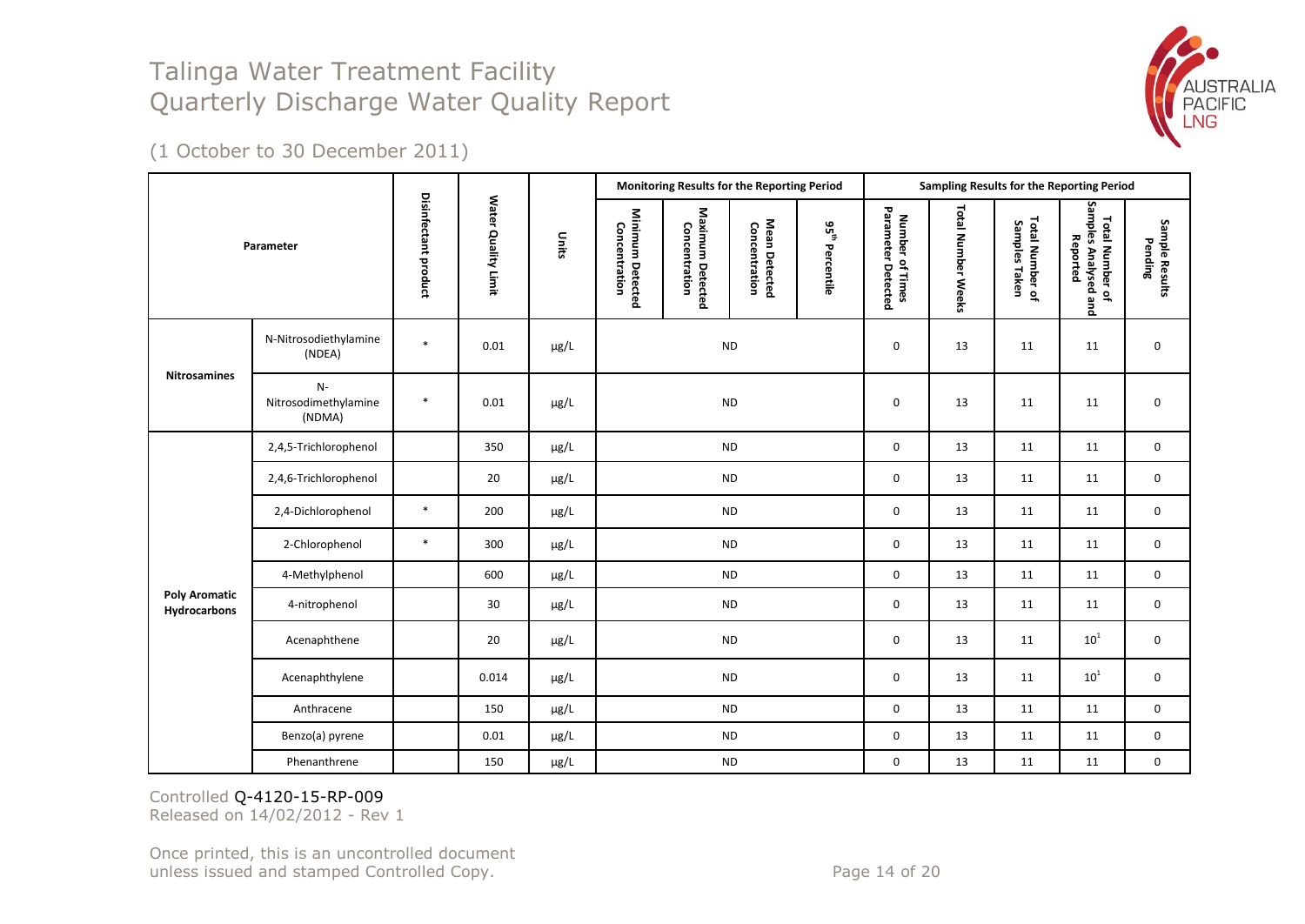

(1 October to 30 December 2011)

|                                        |                                        |                      |                     |           |                                   | Monitoring Results for the Reporting Period |                                |                             |                                                                   |                              | Sampling Results for the Reporting Period |                                                               |                           |
|----------------------------------------|----------------------------------------|----------------------|---------------------|-----------|-----------------------------------|---------------------------------------------|--------------------------------|-----------------------------|-------------------------------------------------------------------|------------------------------|-------------------------------------------|---------------------------------------------------------------|---------------------------|
|                                        | Parameter                              | Disinfectant product | Water Quality Limit | Units     | Minimum Detected<br>Concentration | Maximum<br>Concentration<br>Detected        | Mean Detected<br>Concentration | $95^{\rm th}$<br>Percentile | Parameter<br><b>Number</b><br>$\vec{\sigma}$<br>Detected<br>Times | <b>Total Number</b><br>Weeks | Total Number of<br>Samples<br>Taken       | Samples Analysed and<br><b>Total Number</b><br>Reported<br>٩. | Sample Results<br>Pending |
|                                        | Phenol                                 |                      | 150                 | µg/L      |                                   | <b>ND</b>                                   |                                |                             | 0                                                                 | 13                           | 11                                        | 11                                                            | 0                         |
|                                        | Pyrene                                 |                      | 150                 | $\mu$ g/L |                                   | <b>ND</b>                                   |                                |                             | $\mathbf 0$                                                       | 13                           | 11                                        | 11                                                            | 0                         |
| <b>Total Petroleum</b><br>Hydrocarbons | <b>Total Petroleum</b><br>Hydrocarbons |                      | 200                 | $\mu$ g/L | 57                                | 77                                          | 64                             | 75.1                        | 3                                                                 | 13                           | 11                                        | 11                                                            | 0                         |
|                                        | Bromodichloromethane                   | $\ast$               | 6                   | $\mu$ g/L |                                   | <b>ND</b>                                   |                                |                             | $\mathbf 0$                                                       | 13                           | 11                                        | 11                                                            | $\mathbf 0$               |
|                                        | Bromoform                              | $\ast$               | 100                 | $\mu$ g/L | $\mathbf{1}$                      | 1                                           | 1                              | $\mathbf{1}$                | $\mathbf{1}$                                                      | 13                           | 11                                        | 11                                                            | 0                         |
| <b>Trihalomethanes</b>                 | Dibromochloromethane                   |                      | 100                 | $\mu$ g/L |                                   | <b>ND</b>                                   |                                |                             | $\mathbf 0$                                                       | 13                           | 11                                        | 11                                                            | 0                         |
|                                        | Chloroform                             | $*$                  | 200                 | $\mu$ g/L | 3                                 | $\overline{7}$                              | 5                              | 6.5                         | 11                                                                | 13                           | 11                                        | 11                                                            | $\mathbf 0$               |
| Radiological                           | Alpha Emitters                         |                      | 0.5                 | Bq/L      |                                   | <b>ND</b>                                   |                                |                             | $\mathbf 0$                                                       | 13                           | 11                                        | 11                                                            | 0                         |
| <b>Products</b>                        | <b>Beta Emitters</b>                   |                      | 0.5                 | Bq/L      | 0.14                              | 0.19                                        | 0.165                          | 0.188                       | $\overline{2}$                                                    | 13                           | 11                                        | 11                                                            | $\mathbf 0$               |
|                                        | Radon                                  |                      | 0.5                 | Bq/L      | 0.1                               | 0.1                                         | 0.1                            | 0.1                         | $\overline{2}$                                                    | 13                           | 11                                        | 9 <sup>2</sup>                                                | 0                         |

**Legend:**

ND – Not detected by the Laboratory

#### **Notes:**

Note 1: One week of results for Acenaphthene and Acenaphthylene could not be reliably quantified by QHFSS and was subsequently not provided by the laboratory. This was potential due to either interfering compounds or a low surrogate recovery result.

Note 2: Results for Radon were unavailable on the 02 of November 2011 due to a lab error and 28 of December 2011 due to the holding times being exceeded due to the Christmas break.

Controlled Q-4120-15-RP-009 Released on 14/02/2012 - Rev 1

Once printed, this is an uncontrolled document unless issued and stamped Controlled Copy. The example of 20 and 20 and 20 and 20 and 20 and 20 and 20 and 20 and 20 and 20 and 20 and 20 and 20 and 20 and 20 and 20 and 20 and 20 and 20 and 20 and 20 and 20 and 20 and 20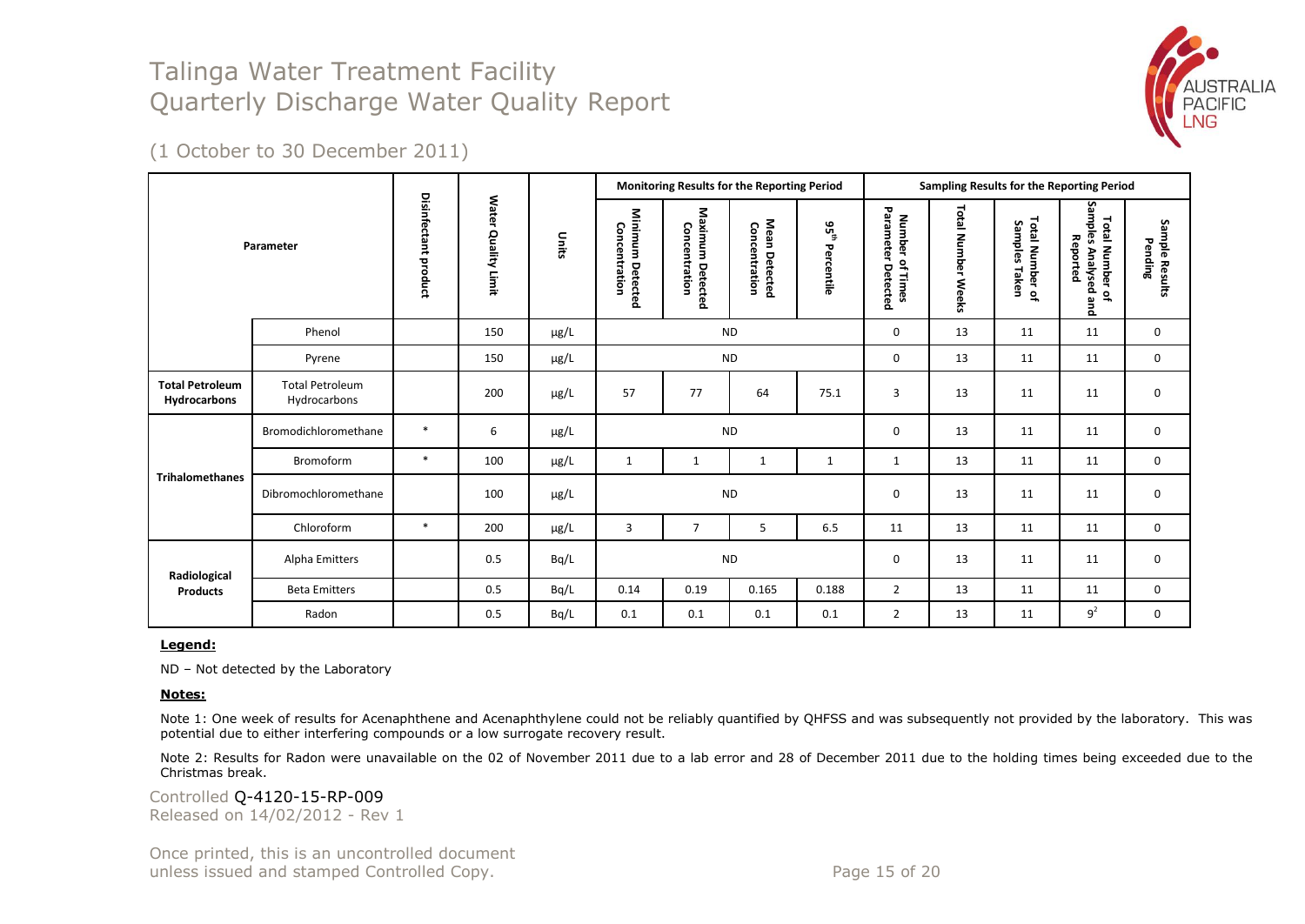

### <span id="page-15-0"></span>(1 July to 30 September 2011)

### **Data Summary**

Whilst every effort has been made to assess and analyse all the parameters over the fourth quarter of Year 2011 there were certain instances (which are discussed below) where this was not possible or not necessary.

#### **No discharge**

During the fourth quarter of 2011 there were 2 weeks (09 of November 2011 and , 16 of November 2011) when the plant was not operational at the times when samplers were present as it was undergoing maintenance. Therefore, no water was discharged to the Condamine River.

#### **Flooding**

During the fourth quarter of 2011 there was two occasions when access to the discharge monitoring location was not possible due to flooding. On this occasion, sampling results from monitoring undertaken at the holding tank and have been reported in the summary tables provided above.

#### **Missing Parameters**

The following water quality parameters not monitored for during the fourth quarter of Year 2011 being:

- Hydrazine and Chlorine Dioxide. No results for reporting period. These compounds break down exceptionally quickly therefore cannot be tested under laboratory conditions. If present within the treated CSG water they would also break down rapidly therefore removing any public health risk.
- Iodine and Bromine. No results for reporting period. Iodine and Bromine do not exist in this form in water but do exist as Iodide and Bromide respectively. In the previous Talinga Water Treatment Facility Discharge Water Quality Report (Q-4411-15-RP-001), Iodine and Bromine results were reported, however, it has since been confirmed by the laboratory that these were incorrectly reported and should have been Iodide and Bromide.
- 4-Chlorophenol. No results for reporting period. This compound is not expected to be generated by the TWTF process. The laboratory was requested by Australia Pacific LNG to undertake this analysis, however, it has been identified that the laboratory did not have an appropriate test method. It is anticipated that this parameter will not form part of the ongoing monitoring program.
- 2, 2 Dichloropropionic Acid (DPA) and Acrylamide (2-propenamide). No results for reporting period. These compounds are not expected to be generated by the TWTF process. Due to miscommunication with the laboratory the analysis was not undertaken. It is anticipated that this parameter will not form part of the ongoing monitoring program.
- Acenaphthene and Acenaphthylene . Results for Acenaphthene and Acenaphthylene could not be reliably quantified by QHFSS on the 19 of October 2011.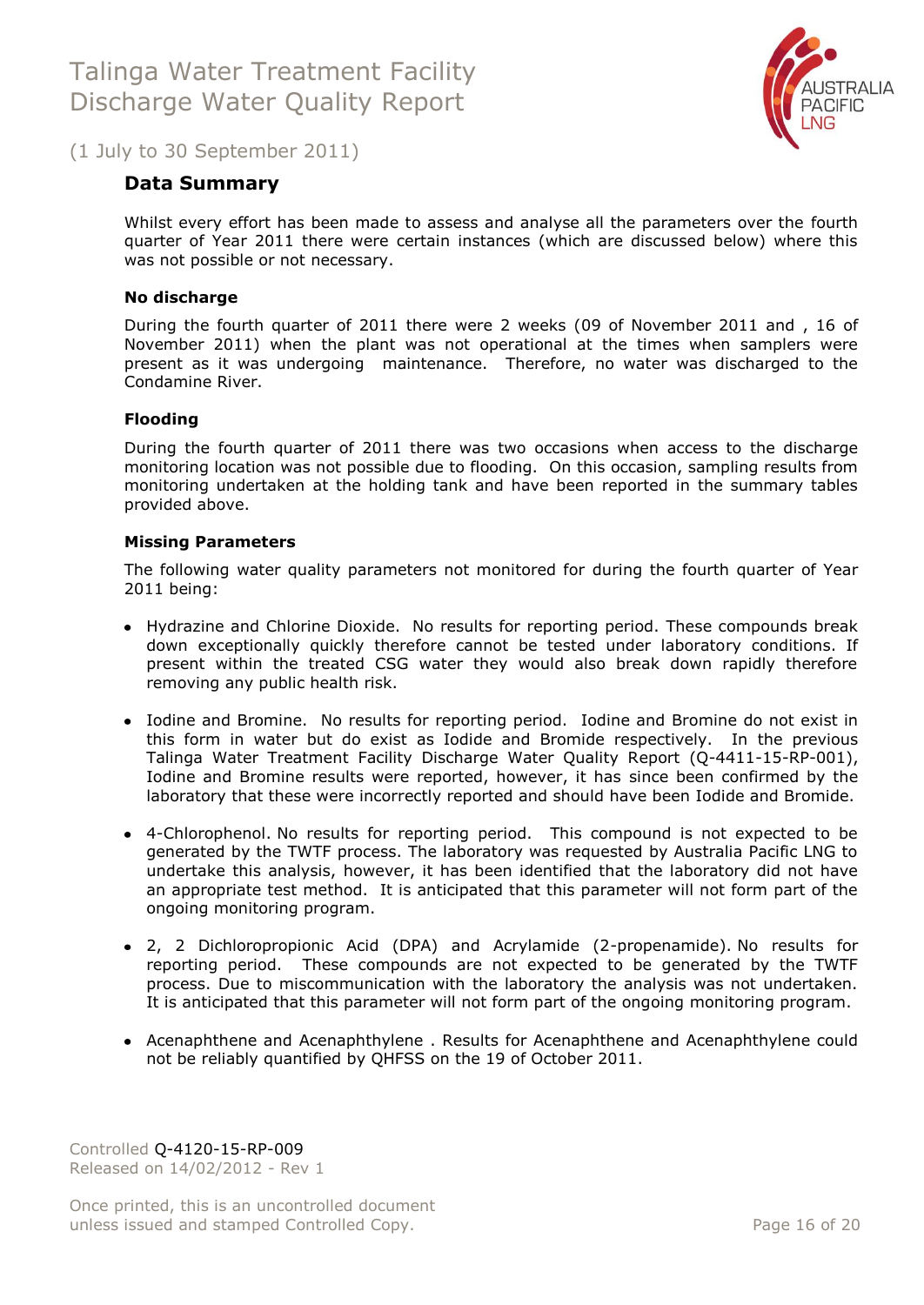

(1 July to 30 September 2011)

• Radon: Results for Radon were unavailable on the 02 of November 2011 due to a lab error and 28 of December 2011 due to the holding times being exceeded due to the Christmas break.

### <span id="page-16-0"></span>**Glossary**

The parameters required to be monitored by Australia Pacific LNG by DERM are in many cases not found within treated CSG water or the water treatment industry. The monitoring undertaken by Australia Pacific LNG is designed to provide a conservative level of assurance to ensure the protection of public health. A brief definition of the sets of parameters contained within the reported information is provided below.

**BTEX** – BTEX is an acronym representing benzene, toluene, ethylbenzene, and xylenes. These are compounds that may be associated with oil and gas production. BTEX are generally not associated with CSG production, although may occur at trace levels.

**Chlorinated Hydrocarbons** – These are organic compounds that may be generated as a by-product of chlorination. They are considered commonplace in everyday life and can occur naturally, in some animals or as the by-product of fires.

**Disinfection By-products** – Disinfectants are routinely used in water treatment facilities to remove biological contaminants (predominantly algae and bacteria) that may decrease the efficiency and integrity of the water treatment process. Disinfectants may react with naturally-occurring matter to form by-products.

**Endocrine-Disrupting Chemicals (EDCs) and Hormones** – The two relevant compounds include Bisphenol A (BPA) and Nonylphenol. BPA is often associated with moulded plastic. Nonylphenol can be found in commercial detergents.

**Haloacetic acids** – These can be a by-product of drinking water chlorination or chloramination (that is the use of disinfectant). These are routine methods used for disinfection of drinking water to remove bacteria and other microbiological organisms.

**Inorganic Compounds** – These compounds are non-carbon based elements. In terms of drinking water chemistry they include compounds such as ammonia, bromide and fluoride.

**Metals** – These naturally occur in drinking water due to the water passing through metalenriched rock. Certain metals are essential for life. Also specific metal-based salts, namely calcium and magnesium, are added to the treated CSG water prior to discharge to the River to ensure a minimum level is present to protect the environment.

**Nitrosomines** – These compounds are commonly associated with water treatment facilities that utilise choramines for disinfection and include N-Nitrosodiethylamine (NDEA) and N-Nitrosodimethylamine (NDMA).

**Polycyclic Aromatic Hydrocarbons (PAH)** - PAH occur in oil, coal and tar products and may be associated with water extracted from coal seams at low levels. They are naturally occurring and do not readily dissolve in water.

Controlled Q-4120-15-RP-009 Released on 14/02/2012 - Rev 1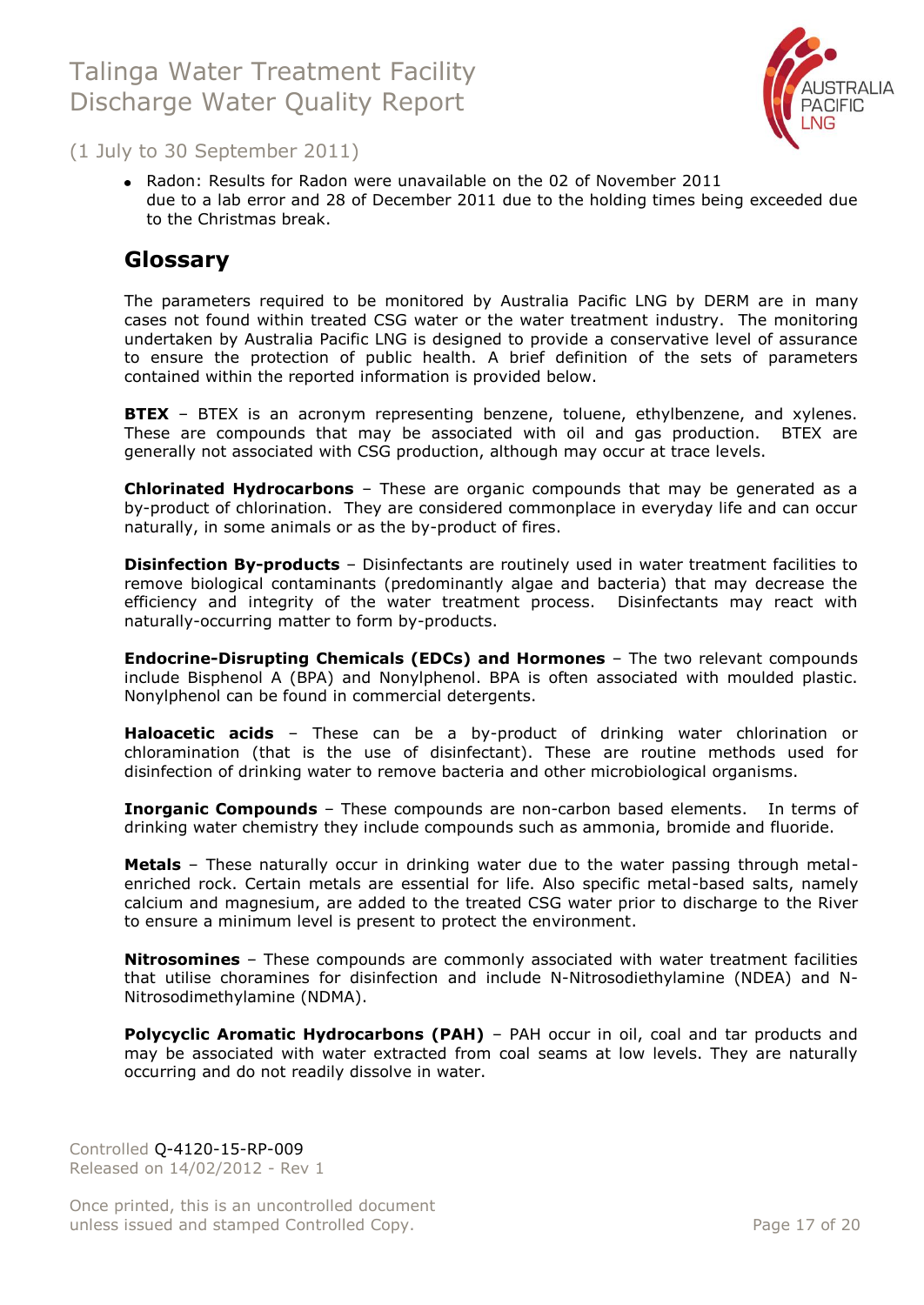

(1 July to 30 September 2011)

**Total Petroleum Hydrocarbons (TPH)** – TPH is the term given to a mixture of hydrocarbons (compounds that contain hydrogen and carbon) that occur naturally and in oil, coal and tar products. TPH may be associated with CSG water at low levels.

**Trihalomethanes** – These include the branch of chemical compounds that may be formed as a by-product of disinfecting drinking water with chorine or monochloramine.

**Radiological Products** – These occur naturally in drinking water at extremely low concentrations *via* contact with certain rocks such as granite.

## <span id="page-17-0"></span>**ABBREVIATIONS & ACRONYMS**

| <b>Term/Abbreviation/Acronym</b> | <b>Definition</b>                                 |
|----------------------------------|---------------------------------------------------|
| μg                               | Micrograms $(1 \times 10^{-3} \text{ grams})$     |
| Australia Pacific LNG            | Australia Pacific LNG Pty Limited                 |
| <b>Bq</b>                        | Becquerel(s)                                      |
| <b>CSG</b>                       | Coal seam gas                                     |
| <b>DERM</b>                      | Department of Environment and Resource Management |
| L                                | Litre(s)                                          |
| <b>LNG</b>                       | Liquefied natural gas                             |
| <b>NATA</b>                      | National Association of Testing Authorities       |
| <b>ND</b>                        | Not detected                                      |
| <b>QLD</b>                       | Queensland                                        |
| the Act                          | Water Supply (Safety and Reliability) Act 2008    |
| <b>TWTF</b>                      | Talinga Water Treatment Facility                  |

This Report has been produced in accordance with the Queensland Government's *Public Reporting Guideline for Recycled Water Schemes* (DERM, 2011) and the *Water Supply (Safety and Reliability) Act 2008* (the Act). Australia Pacific LNG currently operates under an approved interim recycled water management plan in accordance with the Act.

Controlled Q-4120-15-RP-009 Released on 14/02/2012 - Rev 1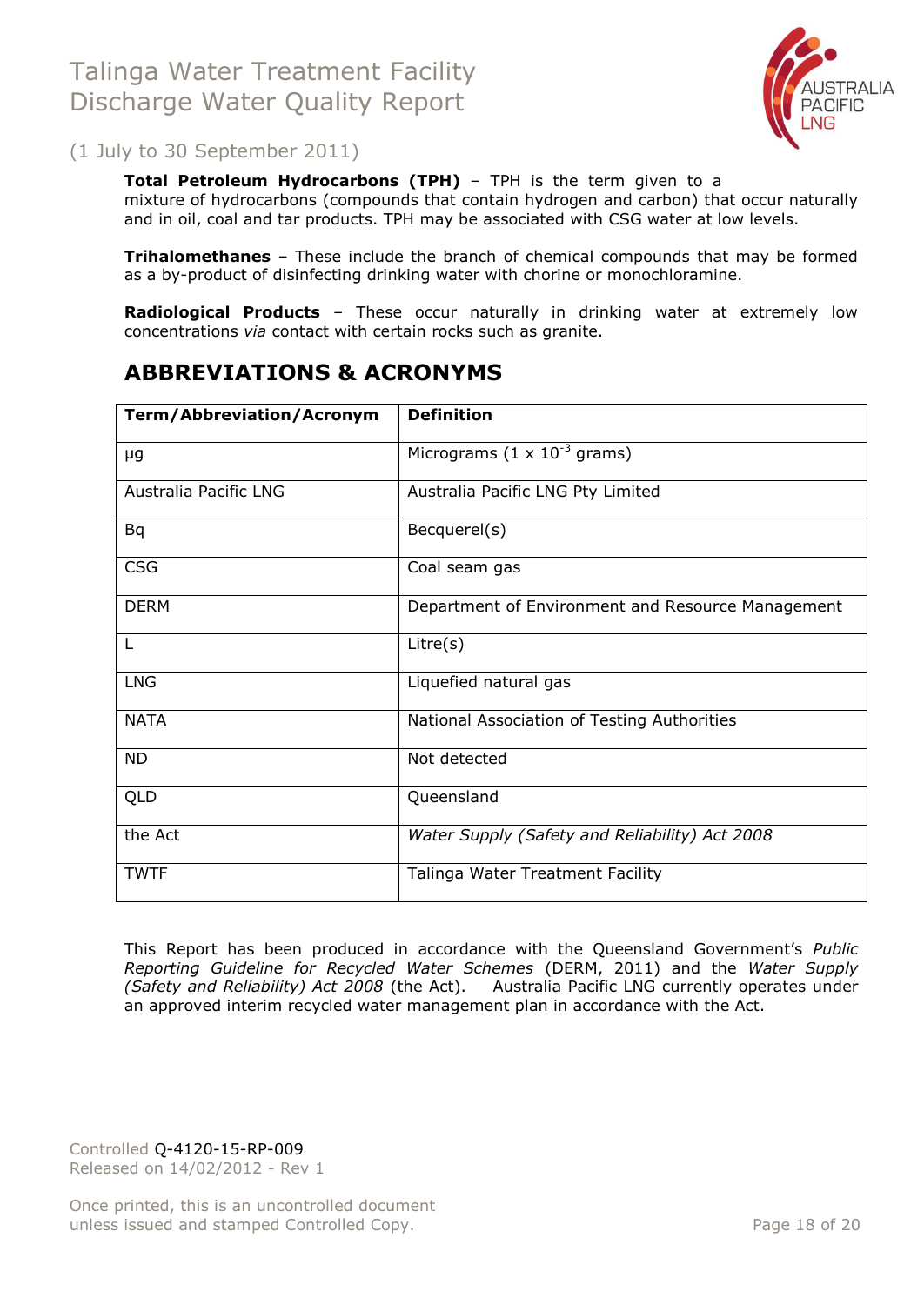

<span id="page-18-0"></span>(1 July to 30 September 2011)

# **Document control**

| Author (To whom any changes are to be recommended)                            |               |                    |                      |                  |                         |  |  |  |  |
|-------------------------------------------------------------------------------|---------------|--------------------|----------------------|------------------|-------------------------|--|--|--|--|
| <b>Position</b>                                                               |               |                    | <b>Incumbent</b>     |                  |                         |  |  |  |  |
| Senior Environmental Advisor- Technical                                       |               |                    | Matt Kernke          |                  |                         |  |  |  |  |
| <b>Stakeholders and other contributors</b>                                    |               |                    |                      |                  |                         |  |  |  |  |
| <b>Position</b>                                                               |               |                    | <b>Incumbent</b>     |                  |                         |  |  |  |  |
|                                                                               |               |                    |                      |                  |                         |  |  |  |  |
|                                                                               |               |                    |                      |                  |                         |  |  |  |  |
|                                                                               |               |                    |                      |                  |                         |  |  |  |  |
| <b>Reviewed by</b>                                                            |               |                    |                      |                  |                         |  |  |  |  |
| <b>Position</b>                                                               |               |                    |                      | <b>Incumbent</b> | <b>Review date</b>      |  |  |  |  |
| Manager Environmental Approvals and Strategy                                  | Rob Ully      |                    |                      |                  |                         |  |  |  |  |
| Communications Manager, Exploration & Production and Australia<br>Pacific LNG |               | Karen Cottier      |                      |                  |                         |  |  |  |  |
|                                                                               |               |                    |                      |                  |                         |  |  |  |  |
|                                                                               |               |                    |                      |                  |                         |  |  |  |  |
| <b>Approved by</b>                                                            |               |                    |                      |                  |                         |  |  |  |  |
| <b>Position</b>                                                               |               |                    |                      | <b>Incumbent</b> | <b>Approval date</b>    |  |  |  |  |
| Manager - Land, Environment and Stakeholder                                   |               |                    | Rebecca<br>Pickering |                  |                         |  |  |  |  |
| <b>History</b>                                                                |               |                    |                      |                  |                         |  |  |  |  |
| <b>Date</b>                                                                   | <b>Author</b> |                    | <b>Version</b>       |                  | <b>Nature of change</b> |  |  |  |  |
| 16/02/2012                                                                    | <b>MAK</b>    | $\mathbf{1}$       |                      | Revised issue    |                         |  |  |  |  |
| <b>Related documents</b>                                                      |               |                    |                      |                  |                         |  |  |  |  |
| <b>Title</b>                                                                  |               | <b>Review Date</b> |                      |                  |                         |  |  |  |  |
|                                                                               |               |                    |                      |                  |                         |  |  |  |  |
| <b>Review Requirements</b>                                                    |               |                    |                      |                  |                         |  |  |  |  |
| Not required.                                                                 |               |                    |                      |                  |                         |  |  |  |  |
| <b>Controlled document location</b>                                           |               |                    |                      |                  |                         |  |  |  |  |
|                                                                               |               |                    |                      |                  |                         |  |  |  |  |
| Key Document (Refer definitions in Key Documents Directive to determine)      |               |                    |                      |                  |                         |  |  |  |  |

Controlled Q-4120-15-RP-009 Released on 14/02/2012 - Rev 1

Once printed, this is an uncontrolled document unless issued and stamped Controlled Copy. The extendion of 20 Page 19 of 20